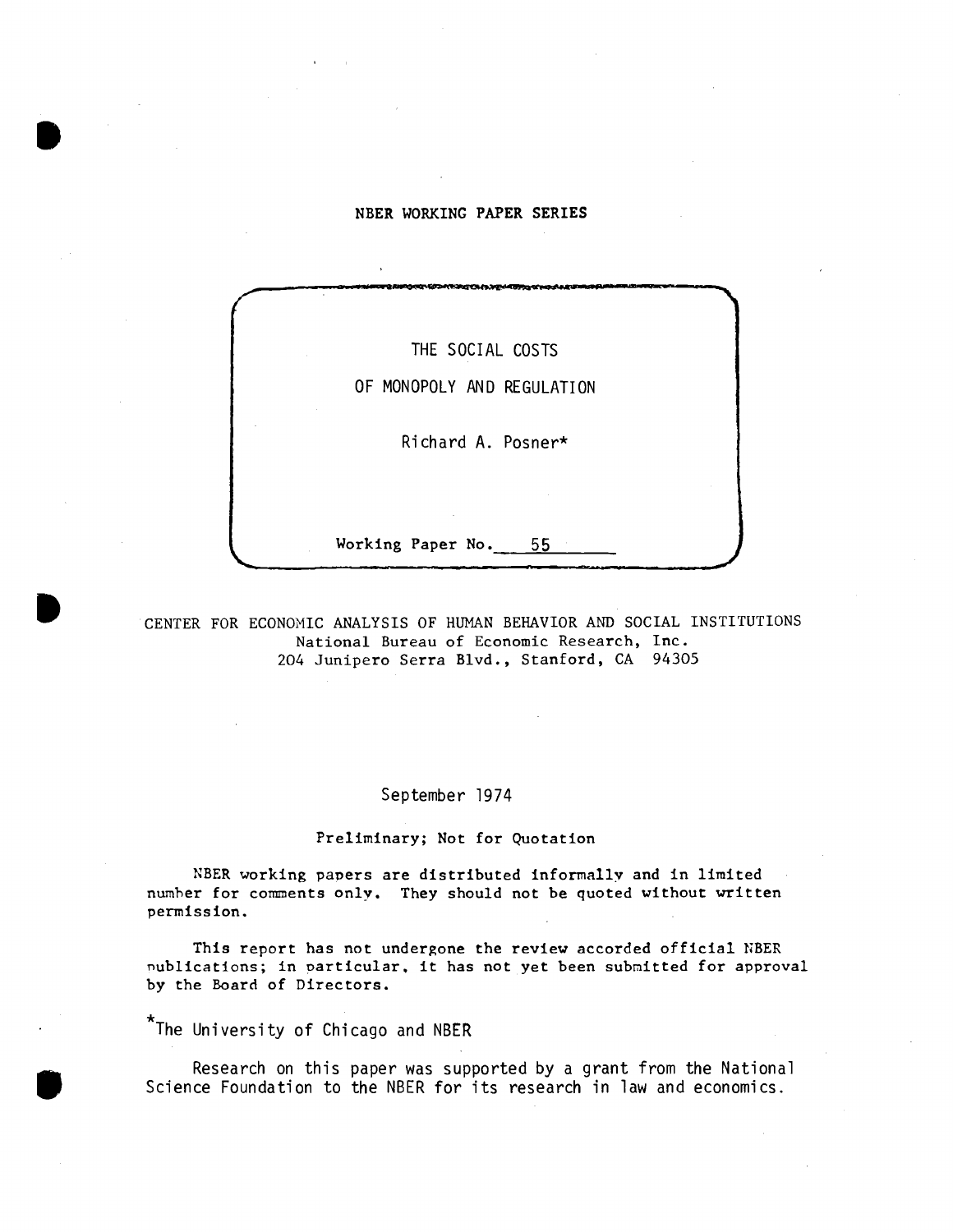# THE SOCIAL COSTS OF MONOPOLY AND REGULATION

Richard A. Posner\*

I

When an industry is monopolized, price rises above and output falls below the competitive level. Those who continue to buy the product at the higher price suffer a loss, L in Figure 1, but this loss is exactly offset by the additional revenue that the monopolist obtains by charging the higher price. Other consumers, who are deflected by the higher price to substitute goods, suffer a loss, D, that is not offset by gains to the monopolist. This is the "deadweight loss" from monopoly, and in conventional analysis the only social cost of monopoly--L being regarded merely as a transfer from consumers to owners of the monopoly seller. D, however,



\*professor of Law, University of Chicago; Senior Research Associate, National Bureau of Economic Research. I am grateful to Gary S. Becker and George J. Stigler for helpful comments. Research on this paper was supported by a grant from the National Science Foundation to the National Bureau of Economic Research for research in law and economics. The paper is not an official National Bureau publication since it has not yet undergone the full critical review accorded Bureau publications, including approval by the Bureau's Board of Directors.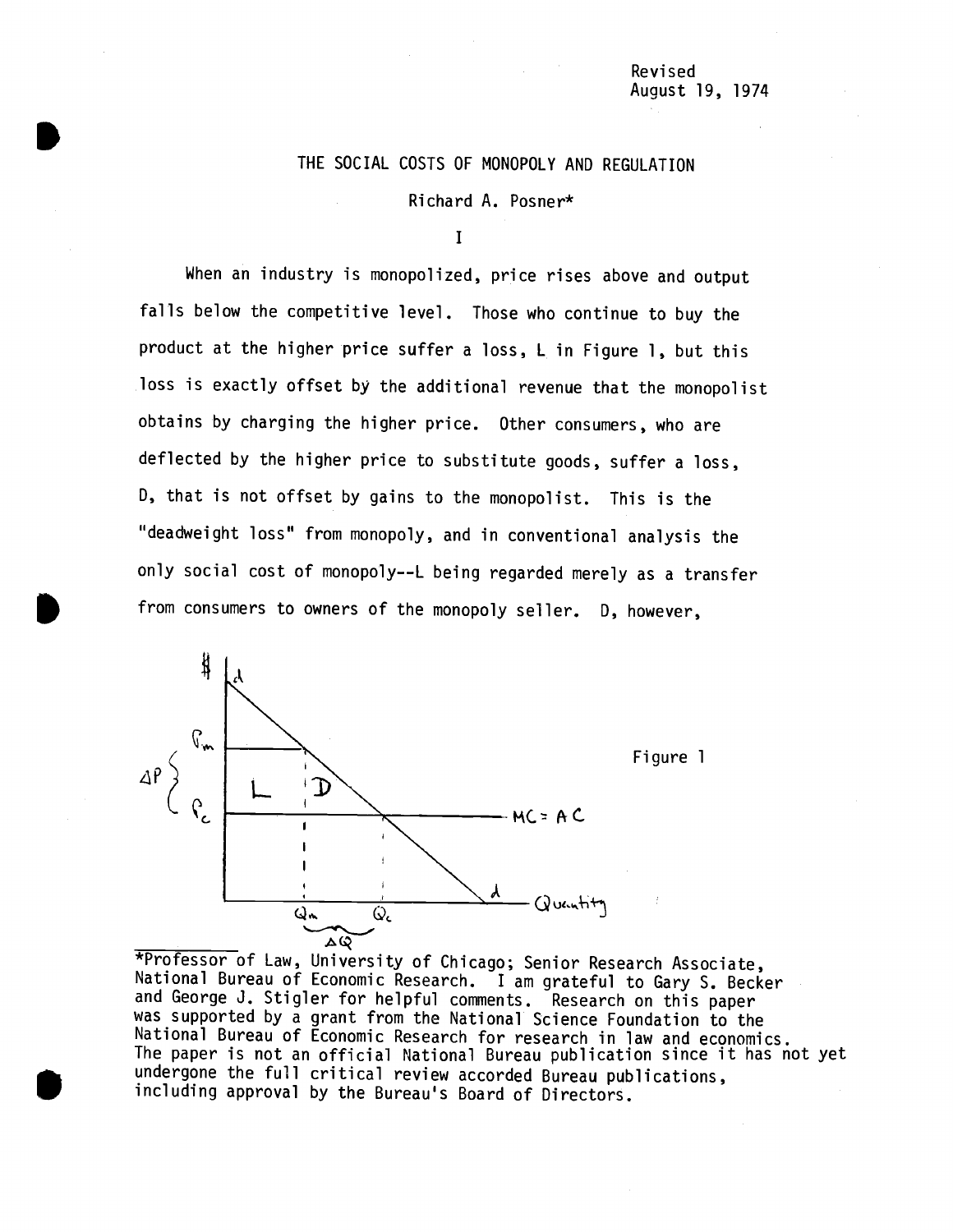underestimates the social costs of monopoly. The existence of an opportunity to obtain monopoly profits will attract resources into efforts to obtain monopolies, and the opportunity costs of those resources are social costs of monopoly too.  $\frac{1}{1}$  Theft provides an instructive analogy. The transfer of wealth from victim to thief does not involve an artificial limitation of output,  $\frac{2}{1}$  but it does not follow that the social cost of theft is zero. The existence of the opportunity to make such transfers draws resources into thieving and in turn into protection against theft, and the opportunity costs of the resources consumed are social costs of theft.  $\frac{3}{2}$ 

This type of analysis has long been familiar in a few special contexts. For example, Plant's criticism of the patent system, made a generation ago, was based on the effect of the patent monopoly in drawing greater resources into invention than into activities that yield only competitive returns.  $\frac{4}{1}$  And Telser's theory of resale price maintenance was in the same vein.  $\frac{5}{1}$  However, although the tendency of monopoly

1. Gordon Tullock, The Welfare Costs of Tariffs, Monopolies and Theft, 5 W. Econ. J. 224 (1967).

2. If, however, a thief took three radios from a home and on the way out dropped one, which broke, this loss would correspond to the deadweight loss of monopoly.

3. Gary S. Becker, Crime and Punishment: An Economic Approach, 76 J. Pol. Econ. 169, 171 n.3 (1968); Gordon Tullock, supra note 1. There is another possible source of social cost from theft--the value of the stolen goods may be less to the thief than to the victim. 4. The Economic Theory concerning Patents, 1 Economica (n.s.) 30 (1934). 5. Why Should Manufacturers Want Fair Trade?, 3 J. Law & Econ. 86 (1960). Cf. George J. Stigler, Price and Nonprice Competition, in his

The Organization of Industry 23 (1968).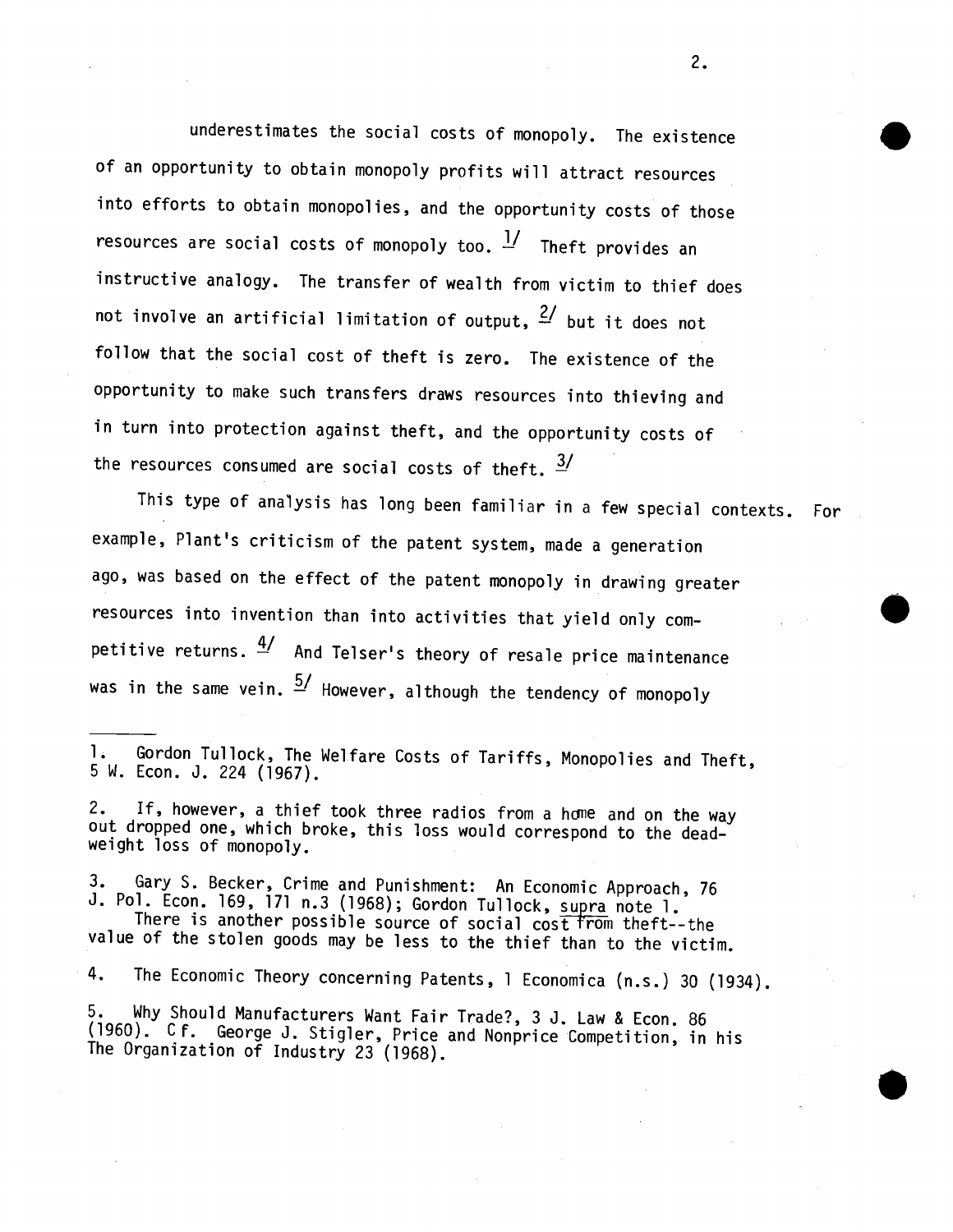rents to be transformed into costs is clearly no longer a novel insight, its implications both for the measurement of the aggregate social costs of monopoly and for a variety of other important issues relating to monopoly and public regulation (including tax policy) continue to be ignored. Studies of the costs of monopoly still focus exclusively on the deadweight loss (plus alleged consequences of monopoly that have no firm theoretical basis, such as "X-inefficiency"); analyses of public policy toward monopolies (both private and governmentally induced) continue to ignore the social costs involved in obtaining monopoly power.

The present paper is an effort to rectify this neglect. Part II presents a simple model of the social costs of monopoly, conceived as the sum of the deadweight loss and the additional loss resulting from the competition to become a monopolist. Part III uses the model to estimate the social costs of monopoly in the United States, and the social benefits of antitrust enforcement. Part IV explores the implications of the analysis for a variety of issues relating to monopoly and public regulation, such as public policy toward price discrimination and the choice between income and excise taxation.

### II.

I make (and later will defend) two simplifying assumptions. The first is that becoming a monopolist is a competitive activity and hence that the expected profit from obtaining a monopoly is zero. Firms seeking monopoly expend resources until the last dollar spent increases the expected value of having a monopoly by one dollar. The second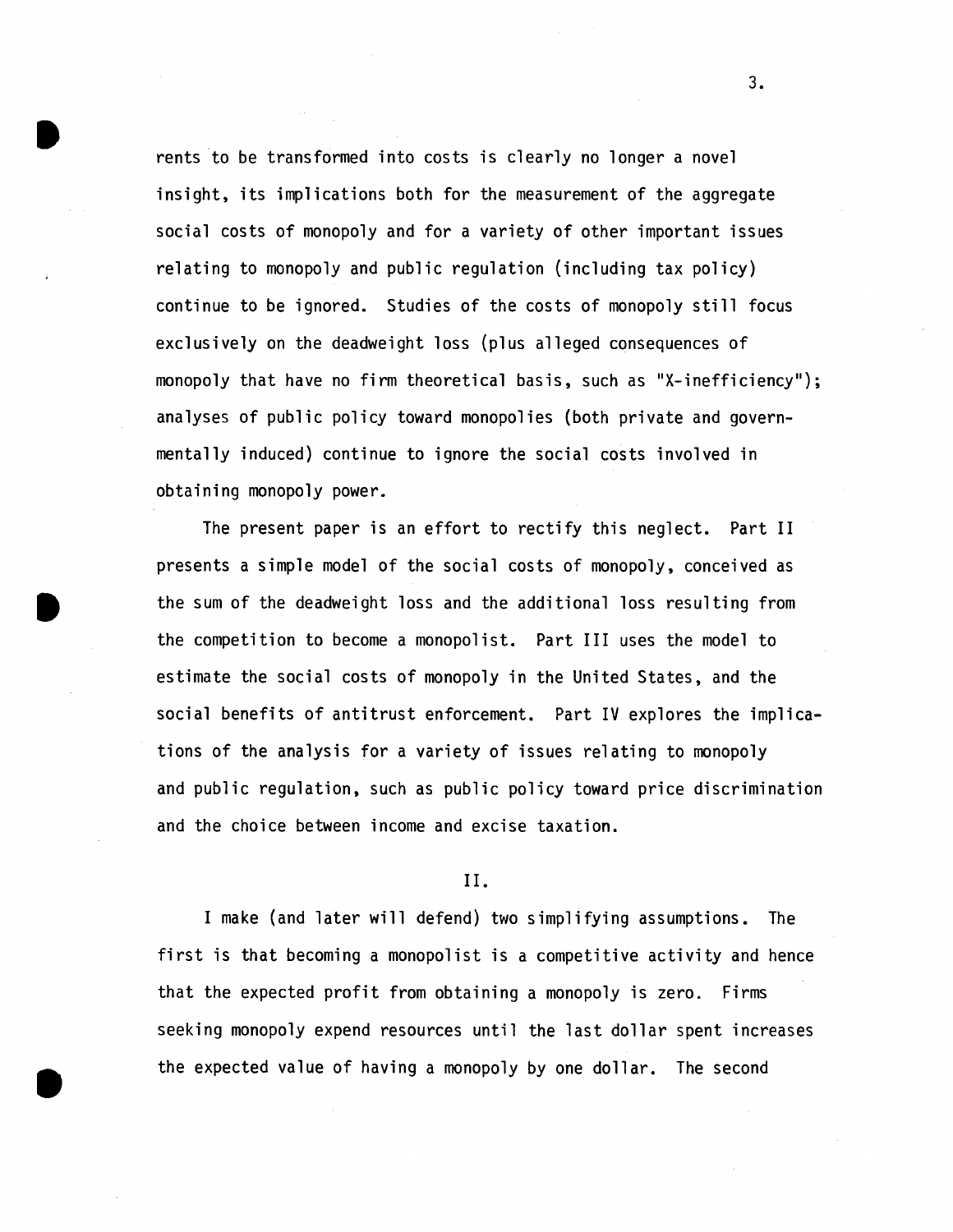assumption is that the costs of becoming a monopolist are constant, so that the sum of the opportunity costs of becoming a monopolist is equal to the expected value of the monopoly,  $\frac{6}{ }$  with these assumptions, the total social costs of the monopoly depicted in Figure 1 are  $D + L$ .

Since D =  $\frac{1}{2}$ APAQ and L = AP(Q<sub>C</sub> - AQ), the relative sizes of D and L are given by

$$
\frac{D}{L} = \frac{\Delta Q}{2(Q_C - \Delta Q)} \tag{1}
$$

This ratio can also be expressed in terms of the elasticity of demand for the product in question at the competitive price  $(\epsilon)$ , and the percentage increase in price brought about by monopolization (p):  $\frac{8}{1}$ 

$$
\frac{D}{L} = \frac{P}{2(\frac{1}{E} - p)}
$$
 (2)

It may be objected that the assumption that the monopolist's price increase is determined independently of the elasticity of demand is inconsistent with the assumption that he is a rational profit maximizer. Profit maximization does assume that the monopolist's price is a function of the elasticity of the demand curve facing him, but a firm's demand curve may be different from the industry's demand curve, to which  $\epsilon$  in equation (2) refers. For example, the demand

8.  $p \equiv \Delta P/P_c$ . The sign of  $\epsilon$  is positive in equations (2) and (3).

<sup>6.</sup> Another assumption, which does not affect the analysis, is that the monopoly is enjoyed for one period only; otherwise the optimum  $e$  penditures on obtaining a monopoly could not be compared directly with L in Figure 1.

<sup>7.</sup> This is strictly accurate only for a linear demand curve; it is only an approximation for nonlinear demand curves. The significance of this qualification is consider later.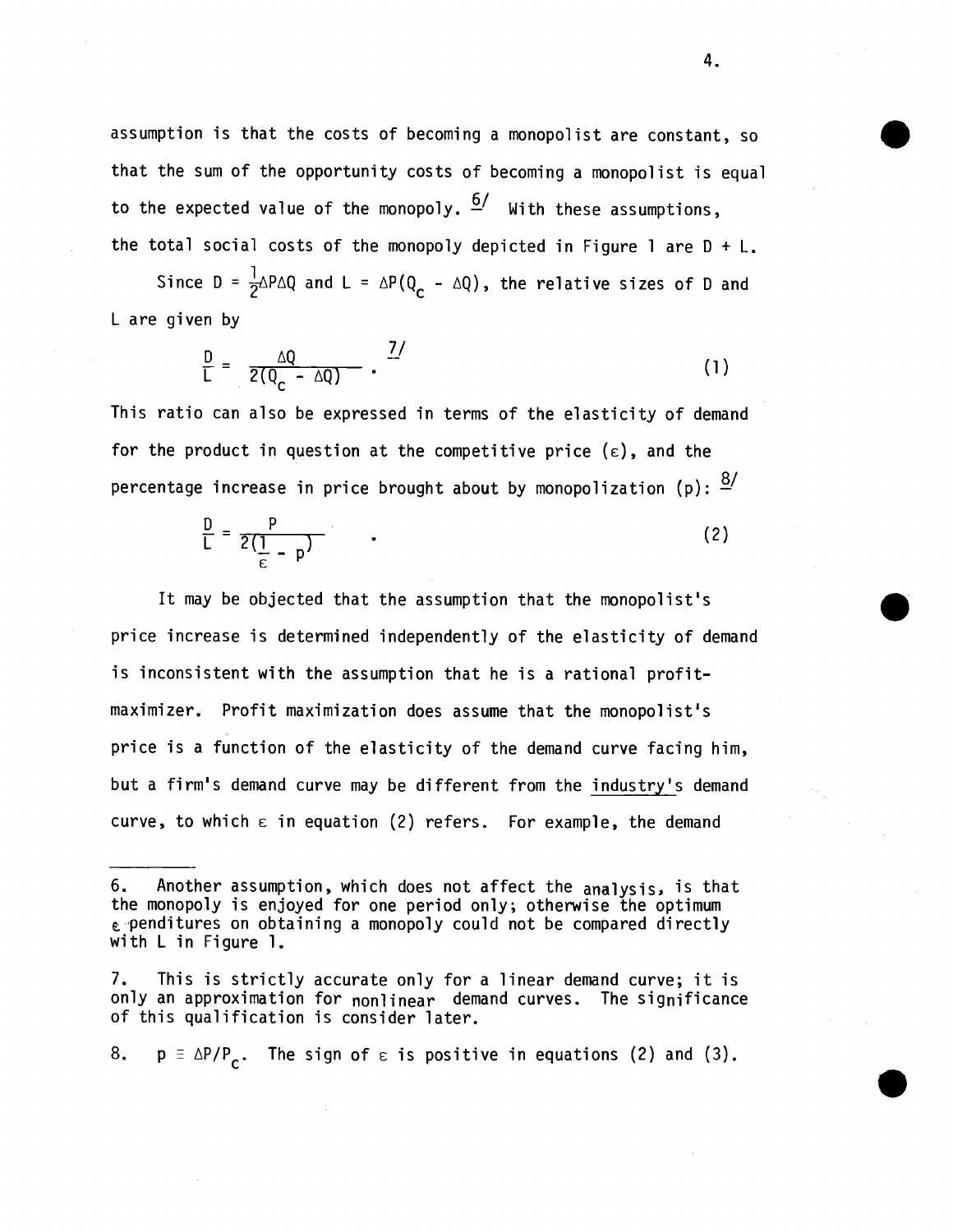curve facing the individual seller in a cartelized industry will almost certainly be more elastic than the demand curve for the industry,because the cartel will not be able to eliminate all competition among its members. As a result, the actual prices charged by the cartel will be lower than the profit-maximizing level as determined with reference to the elasticity of the industry demand curve. It seems quite likely that, due to the imperfections of cartelization (especially in industries subject to the Sherman Act) and of cartel-like forms of public regulation, the prices actually charged in many monopolized industries will be lower than the optimum monopoly price for the industry.

From equation (2), it is plain that the ratio of the deadweight loss of monopoly to the loss that results from the competition to become a monopolist (what we may call the "additional loss" of monopoly) is smaller, the less elastic the demand for the product in question at the competitive price. For example, at  $\varepsilon = 1$ , a one per cent increase in price over the competitive level will result in a deadweight loss equal to about .5 per cent of the additional loss; at  $\varepsilon = 2$ , this figure is about on per cent; at  $\varepsilon = \frac{1}{2}$ , it is only about .025 per cent.

C, the total social costs of monopoly, is equal to

$$
D + L = pR_C - \frac{1}{2}\Delta P \Delta Q = R_C(p - \frac{1}{2}\epsilon p^2), \quad \frac{9}{2}
$$
 (3)

9.  $R_c$  is total sales revenues at the competitive price.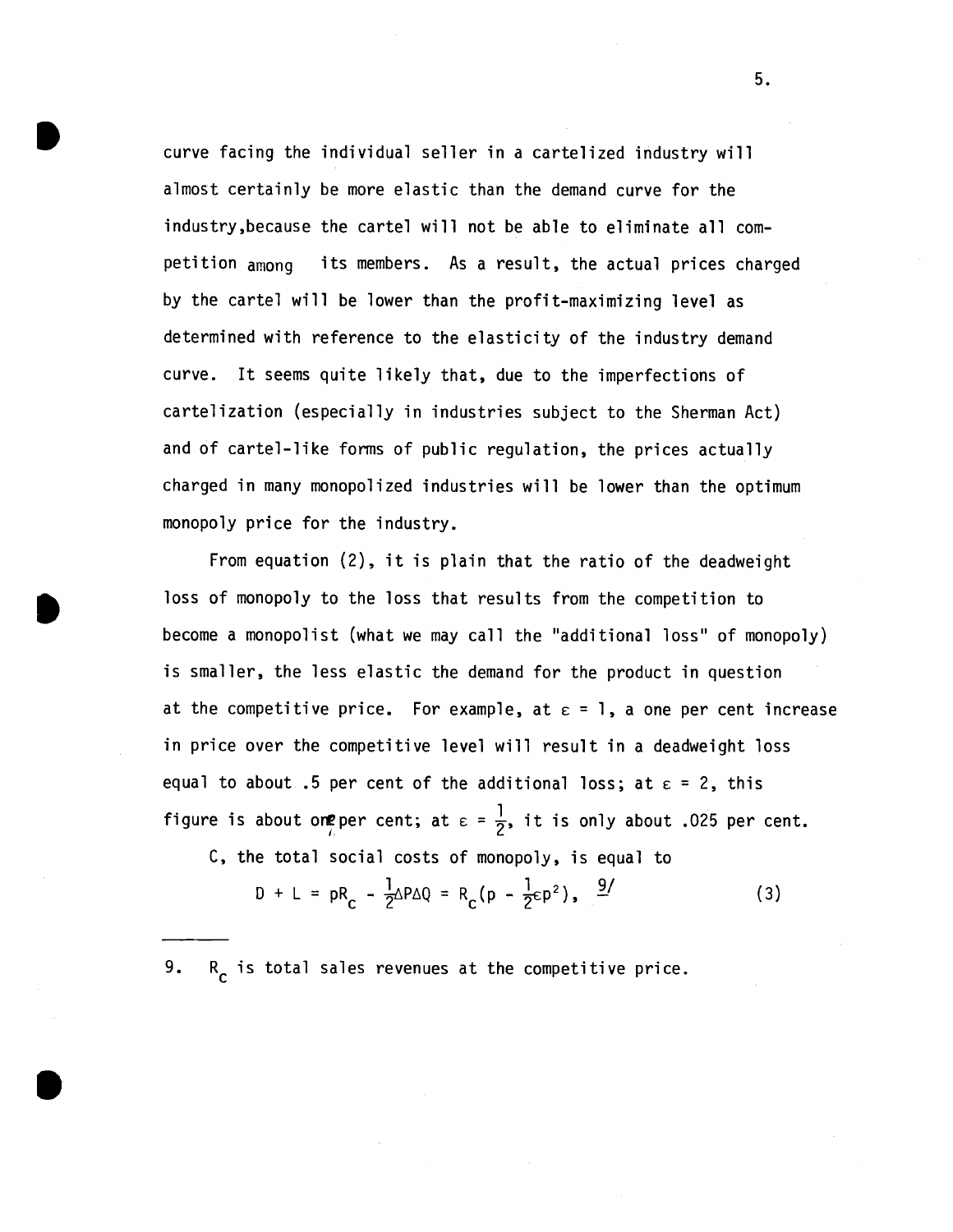and is higher, the larger the scale of the industry as measured by its sales revenues at the competitive output, and the less elastic the demand for the product at that output. At  $\varepsilon = 1$ , a one per cent increase in price above the competitive level will yield a total social cost of monopoly equal to .995 per cent of the industry's revenues at the competitive price and level. At  $\varepsilon = 2$ , the total social cost falls to .99 per cent of the industry's revenues at the competitive price and level, while at  $\epsilon = \frac{1}{2}$  the percentage rises to .9975. The costs of monopoly are maximized when demand is totally inelastic at the competitive price.

These formulas are accurate only for small changes in the price level, for larger changes,  $\varepsilon$ , which measures elasticity at a point, can no longer be used. And monopolization might result in large price ean no ronger be used. And monoporization might result in large price<br>the middle term of<br>increases. Hence the general formulas, (1) and/(3), remain important. For purposes of empirical estimation, it will be helpful to derive two additional formulas: one for the case where the deadweight loss, the elasticity of demand, and the monopoly price increase are known and the elasticity of demand is assumed to be constant, and the other for the case where the monopoly price increase, the monopoly output, and the elasticity of demand at the monopoly price are known and the demand curve is assumed to the linear.

(1) For constant elasticity, since  $Q_c = \alpha P_c^{\epsilon}$  and  $Q_m = \alpha P_m^{\epsilon}$ ,  $\frac{10}{2}$ and therefore  $\Delta Q = \alpha (P_{\text{c}}^{\epsilon} - P_{\text{m}}^{\epsilon})$ ,

10. In these formulas,  $\epsilon$  has its usual negative sign.

6.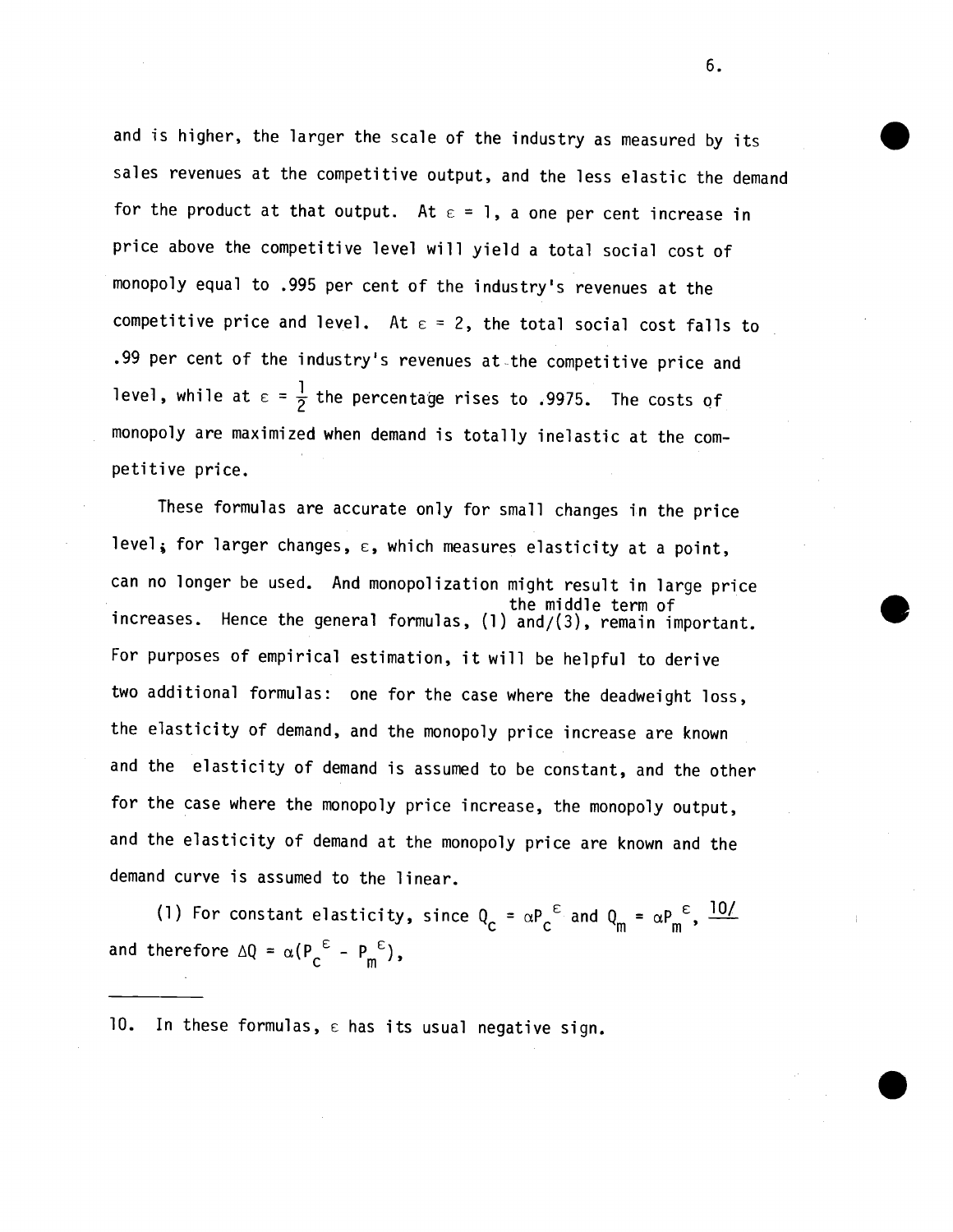$$
\frac{D}{L} = \frac{(kP_m)^{\epsilon} - P_m^{\epsilon}}{2P_m^{\epsilon}}
$$
 (4)

7.

where k =  $P_c/P_m$ . Equation (4) can be simplified to  $\frac{D}{1} = \frac{1}{2} (k^{\epsilon} - 1).$  (5)

From (5), we can readily deduce that C is equal to

$$
D + L = D (1 + \frac{2}{k^{\epsilon} - 1}) = R_{m}(1-k)(\frac{k^{\epsilon} + 1}{2}), \qquad (6)
$$

where  $\bm{\mathsf{R}_{\mathrm{m}}}$  is total sales revenue at the monopoly price and output.  $-\!-\!$ 

A question aries whether, since a demand curve of constant elasticity is nonlinear, the linear approximation of the deadweight loss used in equations (5) and (6) introduces a source of serious inaccuracy. It appears not to, at least in the simple case where  $\varepsilon$  = 1, and therefore

$$
\frac{q_c}{L} = \frac{q_m}{(P_m - P_c)q_m} = \frac{\ln\frac{1}{k} - 1 + k}{1 - k}
$$
 (7)

The following table compares D/L calculated from equation (5) (with  $\epsilon$  = -1) and equation (7), and shows that the linear approximation overestimates the deadweight loss, but not seriously.

$$
\frac{D}{L} = \frac{1}{2} \left( 1 + \frac{1}{\epsilon} \right)^{\epsilon} - 1, \qquad (5')
$$

and equation (6) becomes

$$
C = \frac{-R_m}{\epsilon} \left( \frac{\left(1 + \frac{1}{\epsilon}\right)^{\epsilon} + 1}{2} \right).
$$
 (6')

<sup>11.</sup> For the special case where the firm is able to charge the optimum<br>monopoly price for the industry, so that P = MC = P (1 + 1), equation<br>(5) because (5) becomes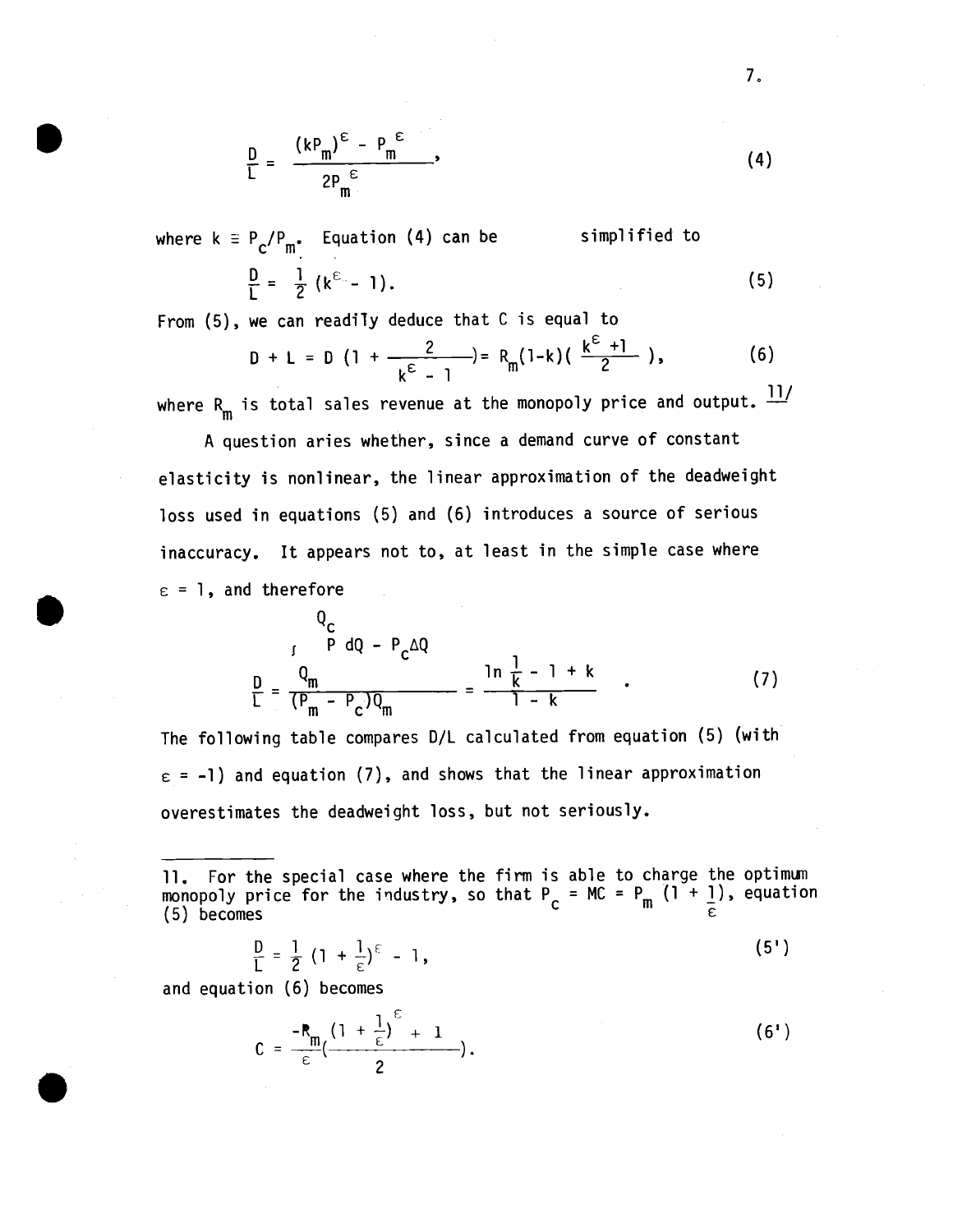| Table |
|-------|
|-------|

| P<br>(Monopoly price increase) | D/L (ratio of deadweight to additional loss)<br>Equation (5) | Equation (7) |
|--------------------------------|--------------------------------------------------------------|--------------|
| 5%                             | .025                                                         | .025         |
| 10                             | .050                                                         | .049         |
| 15                             | .075                                                         | .072         |
| 20                             | .100                                                         | .094         |
| 50                             | .250                                                         | .216         |

The partial derivatives of D/L in equation (4) with respect to k and  $\epsilon$  are

$$
\frac{\partial(D/L)}{k} = \frac{\epsilon k^{\epsilon - 1}}{2}; \frac{\partial(D/L)}{\partial \epsilon} = \frac{1}{2}k^{\epsilon} \ln k.
$$
 (8)

 $\partial(D/L)/\partial k$  is negative since  $\epsilon$  is negative, meaning that the ratio of the deadweight loss of monopoly to the additional loss is smaller, the smaller the monopoly price increase (k, the ratio of the competitive to the monopoly price, is larger the smaller the relative price increase).  $\partial(D/L)/\partial \varepsilon$  is also negative (since the natural logarithm of a fraction is negative), meaning that the ratio of the deadweight to the additional loss of monopoly is greater, the more elastic the demand is.<br>the the

(2) For the case where/elasticity of demand at the monopoly price (as well as the monopoly price increase and the quantity sold at the monopoly price) is known or can be computed, and it is believed that the demand curve can be approximated by a straight line, we first express the slope of the demand curve at the monopoly price in terms of  $\varepsilon$ :

 $\bullet$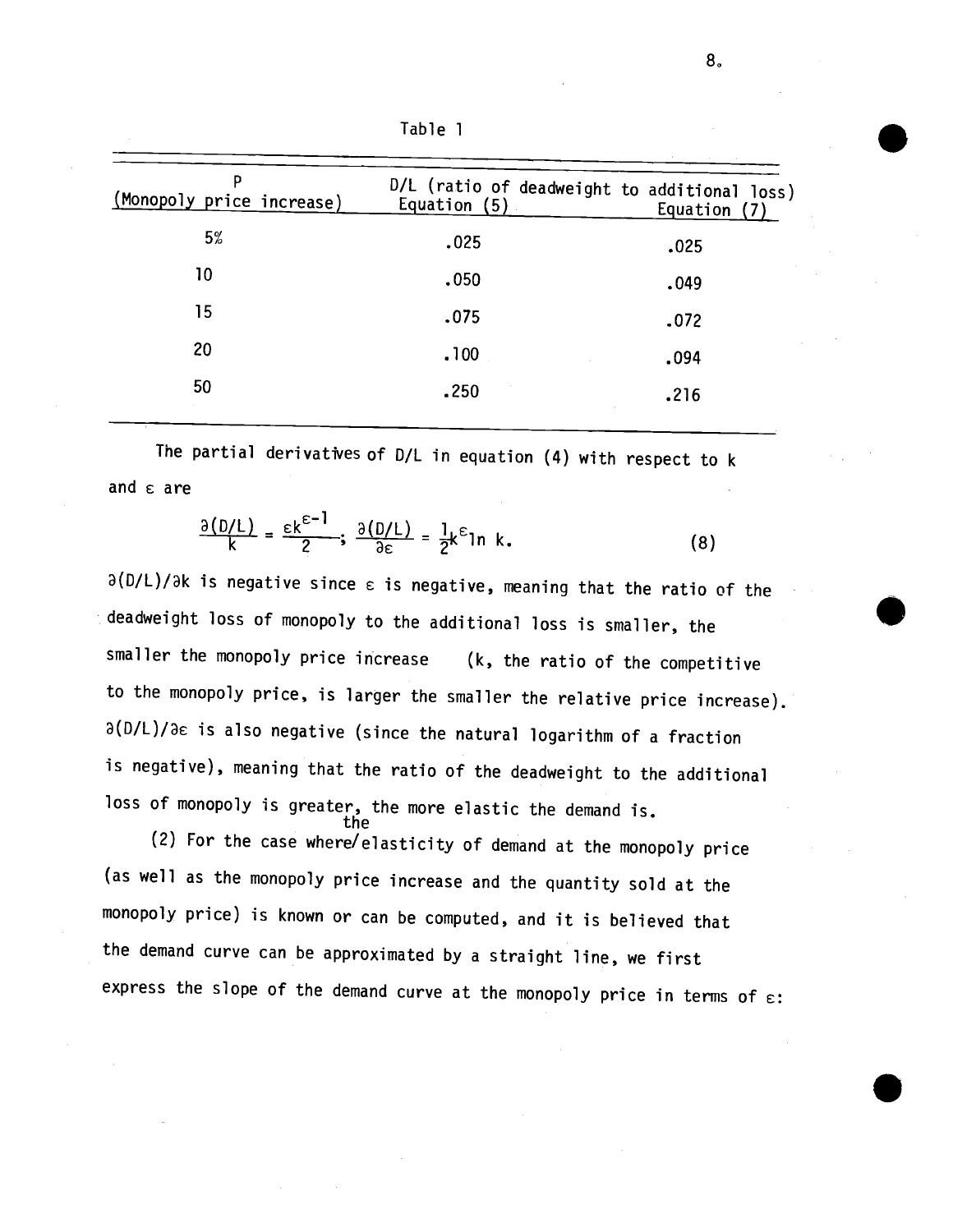$$
\frac{\Delta Q}{\Delta P} = \frac{\varepsilon Q_m}{P_m} \qquad . \qquad \frac{12}{}
$$
 (9)

Since the slope of a linear demand curve is constant, we can use equation (9) to find  $\Delta Q$ ; it is  $\epsilon Q_m$ pk. Equation (9) can now be transformed into

$$
C = R_m(1-k)(1 + \frac{1}{2}\epsilon(1-k)),
$$
 (10)

and D/L is given by

$$
\frac{D}{L} = \frac{\varepsilon (1-k)}{2} \qquad (11)
$$

We now have two formulas for the ratio of the deadweight to the additional loss from monopoly--equations (5) and (11)--and we ask: how different are the estimates that they produce, under various assumptions as to the monopoly price increase and the elasticity of demand? The answer is, not very, for price increases of less than 25 per cent, and even for much larger price increases if the elasticity of demand is no greater than one. These results are shown in Figure 2.

#### III A

The formulas developed in the preceding part could be used to derive, from the estimates used by Arnold Harberger and others of the deadweight

12. The sign of  $\varepsilon$  is positive in equations (10) and (11).

13. For the special case where the firm is able to charge the optimum monopoly price, equation (10) becomes simply

$$
C = \frac{-R_m}{2 \epsilon} \tag{10'}
$$

and equation (11) becomes

$$
\frac{\mathbf{D}}{\mathbf{L}} = 2. \tag{11'}
$$

 $\epsilon$  has its usual negative sign in equation (10').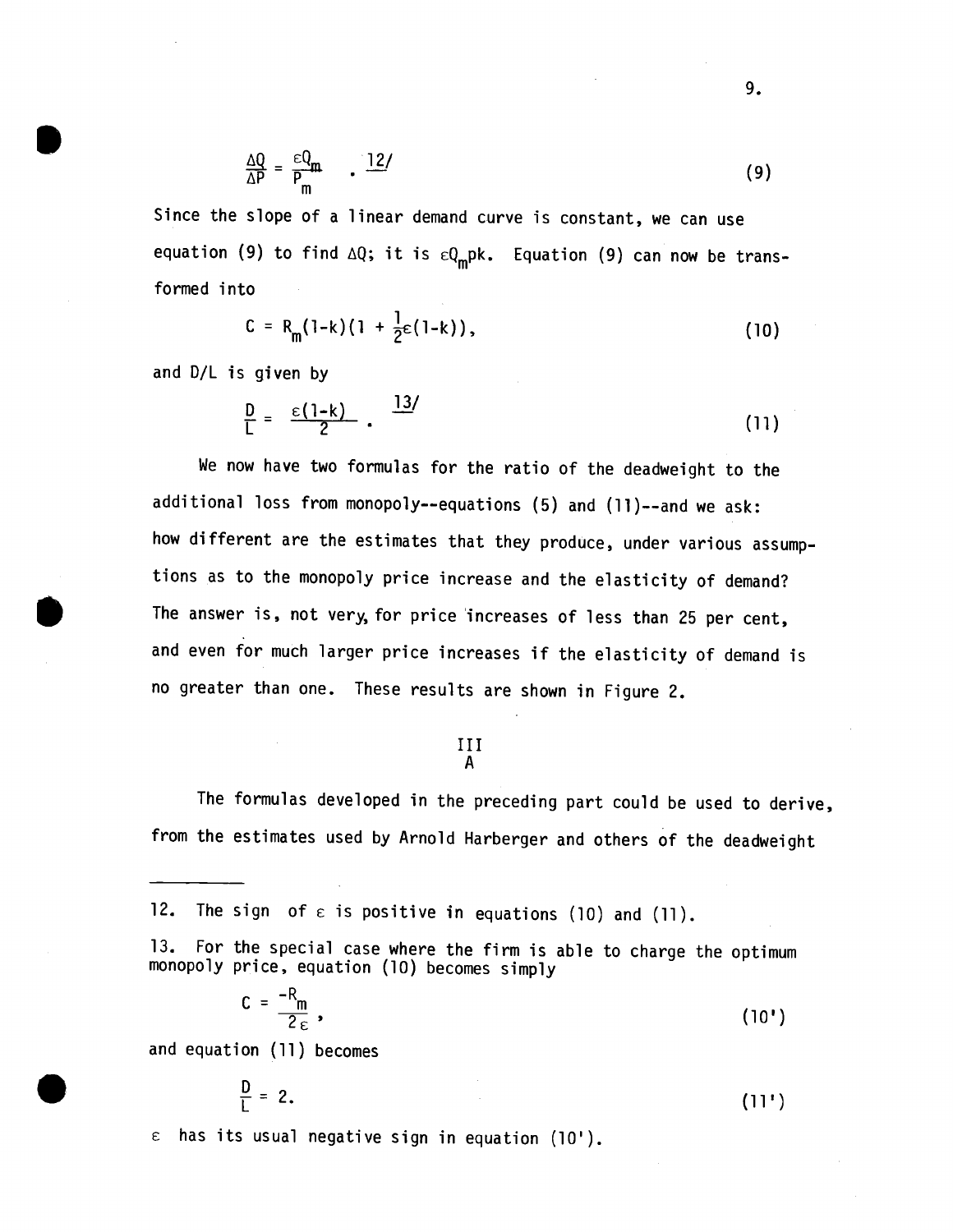

Figure 2

 $\cdot$  10.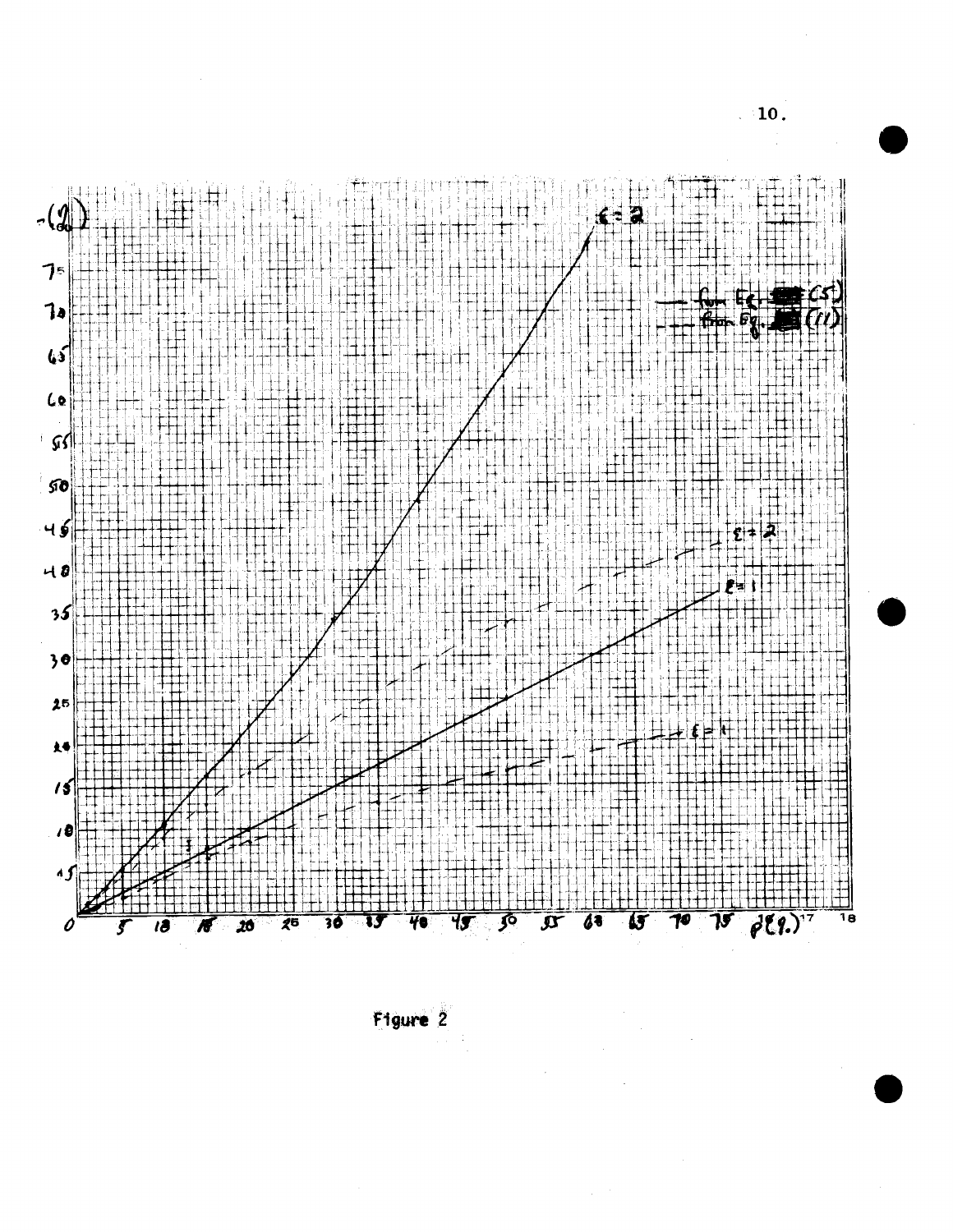loss of monopoly, an estimate of the total social cost of monopoly. Harberger, estimating an average monopoly price increase of about six per cent and assuming that the elasticity of demand was constant and equal to -1, found the deadweight loss from monopoly in the manufacturing sector to be equal to (at most) .1 per cent of GNP.  $\frac{14}{1}$ Harberger's (implicit) k is thus 1/1.06 or .9434, and from this and his estimate of  $\varepsilon$ , we calculate from equation (5) that the ratio of 0 to L in Harberger's analysis is .03. Hence if D is .1 per cent of GNP, L is about 3.3 per cent and C about 3.4 per cent—-about \$40 billion today. David Schwartzman used similar methods and found D equal to about .1 per cent of GNP too.  $\frac{15}{10}$  But he assumed a price increase of 8.3 per cent and an  $\varepsilon = -1.5$ . Plugging these values into equation (5) yields  $D/L = .06$ . Hence if  $D = .1$  per cent of GNP. L = 1.7 per cent and C about 1.8 per cent.

However, neither estimate can be taken seriously because both Harberger and Schwartzman, in determining the monopoly price increase, relied on rate-of-return statistics. Above-average rates of return were used not only to identify the monopolized industries but also to calculate the monopoly price increase. If the analysis in this paper is correct, such a procedure is improper. The monopolist is not expected to enjoy a supernormal rate of return, but only the normal

15. The Burden of Monopoly, 68 J. Pol. Ecón. 627 (1960).

<sup>14.</sup> Arnold C. Harberger, Monopoly and Resource Allocation, 44 Am. Econ. Rev. Papers and Proceedings 77 (1954), reprinted in his Taxation and Welfare 91 (1974).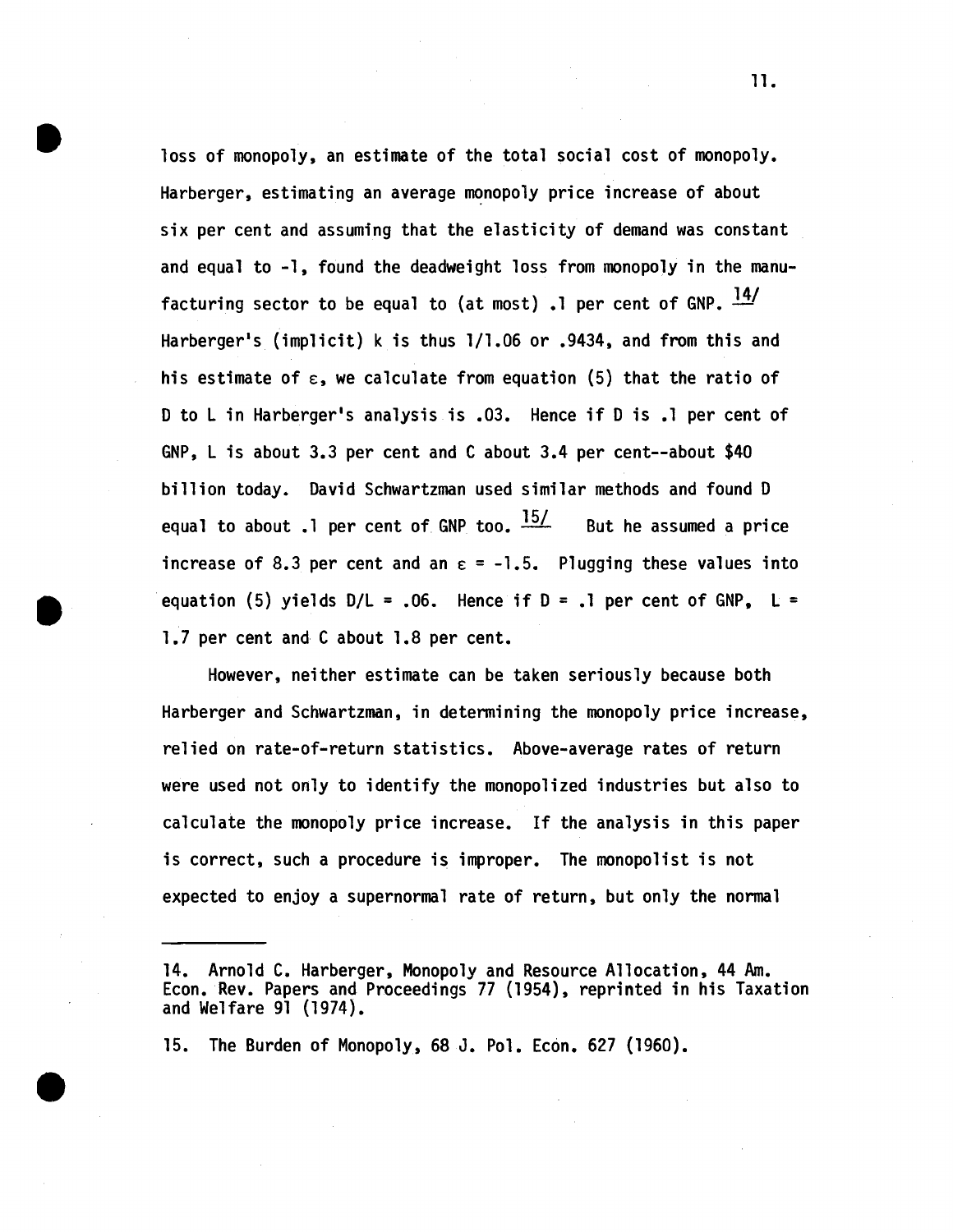return  $\frac{16}{16}$  (assuming, realistically, that the investment which he makes in obtaining the monopoly is written off over the life of the monopoly).  $\frac{17}{15}$  This point is distinct from the objections to Harberger's procedure raised by Goerge Stigler: that monopoly profits are often capitalized into the valuation of a firm's assets and that some of the profits may be received as rents by suppliers of the firm's inputs.  $\frac{18}{ }$ 

The proper method of calculating the social costs of monopoly (deadweight plus additional loss) is to obtain estimates of the monopoly price increase, and of the elasticity of demand at the relevant points along the demand curve, from industry studies. An independent estimate of the elasticity of demand would of course be unnecessary if we could assume that, after the price increase, the price charged was the optimum monopoly price; and where an independent estimate of  $\varepsilon$  is available, it can serve as a check on that assumption. To illustrate, there have been a number of estimates of the percentage by which CAB regulation has increased the price of airline travel. The is .66.19/ If a 66 per cent price increase<br>simple average of these estimates / If a 66 per cent price increase

17. Thus, if it costs \$10 million to obtain a monopoly that will yield a profit (net of the cost of production and sale) of \$1 million a year for 10 years, we can expect the annual expenses of the company to be adjusted upward, by depreciation or other accounting techniques, by \$1 million a year throughout the 10-year period.

18. George J. Stigler, The Statistics of Monopoly and Mergers, 64 J. Pol. Econ. 33 (1956).

19. Computed from Richard E. Caves, Air Transport and Its Regulators 372 (1962); William A. Jordan, Airline Regulation in America 110—li, 124-25 (1970); Note, Is Regulation Necessary?, California Air Transportation and National Regulatory Policy, 74 Yale L. 3. 1416, 1435—36 (1965).

<sup>16.</sup> Subject to an important qualification, discussed later, when there is uncertainty in the market for becoming a monopolist.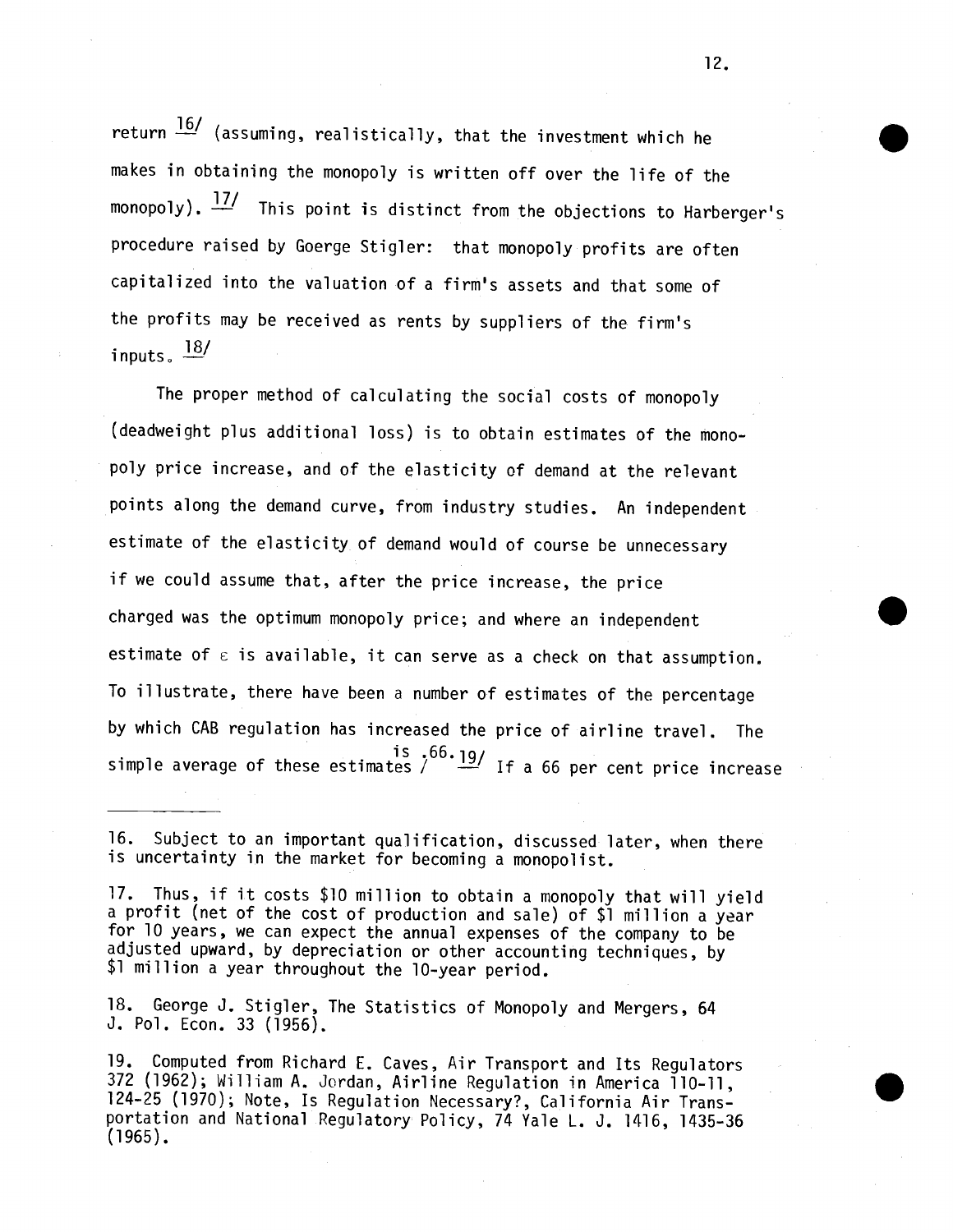over competitive levels is assumed to raise the price of air travel to the optimum monopoly level, then the elasticity of demand at the monopoly price can be calculated from the formula which equates marginal cost to marginal revenue,  $\frac{20}{s}$  MC = P<sub>m</sub>(1 +  $\frac{1}{s}$ ). Since MC = P<sub>c</sub> and P<sub>c</sub> = .6P<sub>m</sub>,  $\epsilon$  = -2.5 at the monopoly price. An independent estimate of the long-run elasticity of demand for air travel made by Houthakker and Taylor is  $-2.36$ ,  $\frac{21}{ }$  which is virtually identical to our calculation.

We have two choices now. We can assume constant elasticity and solve for  $D/L$  using equation  $(5^{\circ})$ , or we can assume a linear demand curve and solve for  $D/L$  using equation (10'). With the assumption of constant elasticity,  $D \approx 2.04$  L, and (from equation (6')) it is readily calculable that the total social cost of the airline monopoly is approximately equal to 2.48 times the total revenue at the monopoly price.

However, the assumption of a linear demand curve seems more plausible than the assumption of constant elasticity, especially for large relative price increases, which one expects to find associated with a rising elasticity of demand as substitutes become increasingly attractive.

21. H. S. Houthakker & Lester D. Taylor, Consumer Demand in the United States, 1929-1970, at 124 (1966). This must be the elasticity of demand at the regulated price, since only a small part of the airline industry is not subject to CAB regulation.

<sup>20.</sup> This was essentially the procedure used by David Kamerschen, in An Estimation of the Welfare Losses from Monopoly in the American Economy, 4 W. Econ. J. 221 (1966), to estimate the deadweight loss from monopoly in manufacturing. He has been criticized, and rightly so, for assuming that firms in concentrated industries subject to the Sherman Act's prohibition of collusive pricing are typically able to charge the profit-maximizing monopoly price.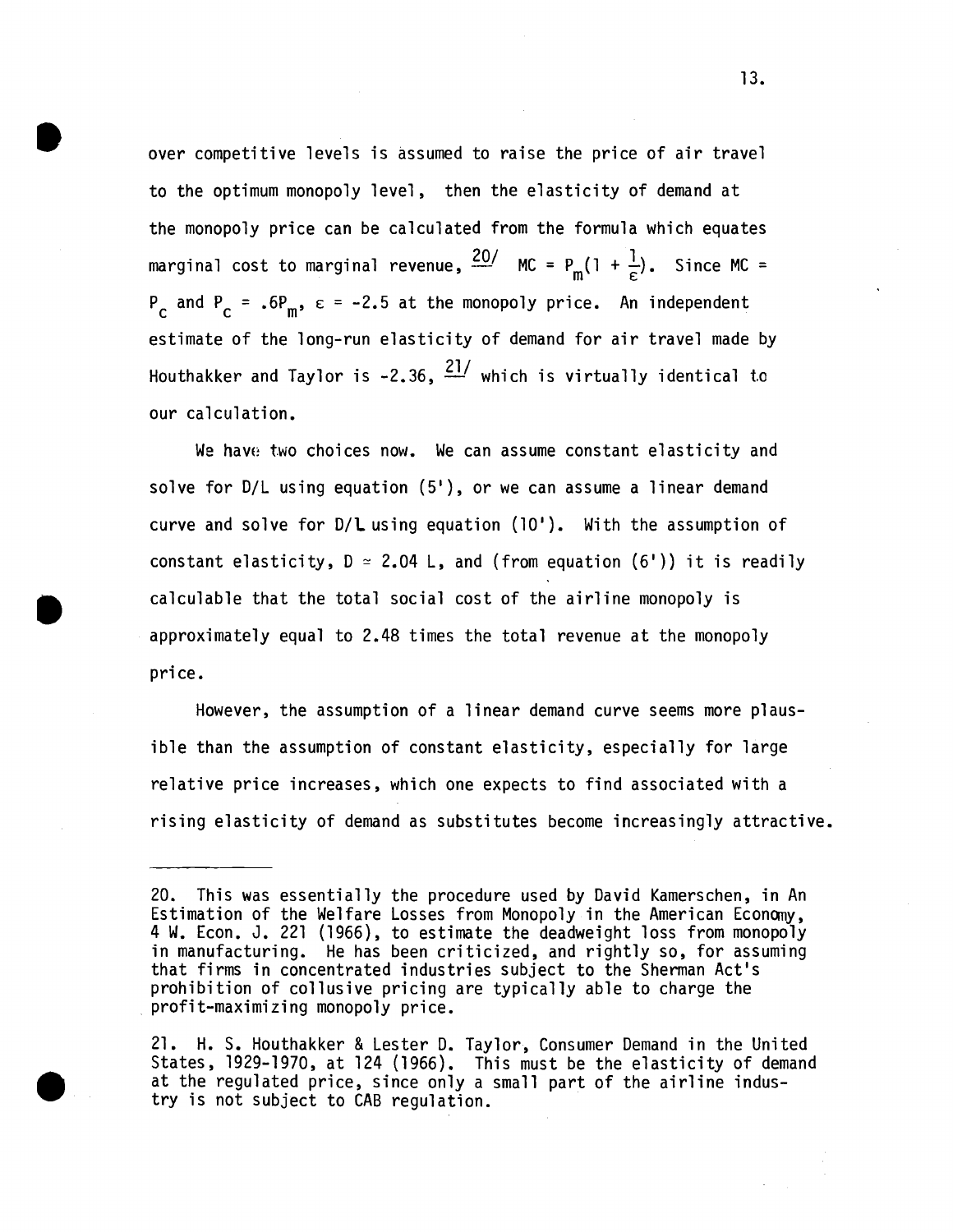And if equations (10') and (11') are used, D is one half as great as L, and C is equal to 20 per cent of the total revenues of the industry at the monopoly price. Still, this indicates a very large social loss from the regulation-induced airline monopoly.

The foregoing exercise brings out an important general point that has been completely ignored in previous studies of the cost of monopoly to the economy: much of this cost probably originates in the regulated sector of the economy. The ability of firms to maintain supracompetitive prices must be greater in industries in which a regulatory agency limits entry and price competition than in the manufacturing sector where express collusion is forbidden by the Sherman Act. Yet all of the previous studies of the cost of monopoly to the economy have been based on supposed monopoly pricing in manufacturing alone.

Table 2 collects estimates of the regulation-induced price increase, and the elasticity of demand at the current price, for several industries for which these data are available. Two estimates of elasticity are given; one  $(\epsilon_1)$  is derived from the price-increase data, on the assumption that the industry is charging the optimum monopoly price,and the other ( $\epsilon$ <sub>2</sub>) is an independent estimate of elasticity. The estimates of the total social costs of the regulation in question, which appear in the last two columnsof the table,  $\frac{221}{}$  are based on the assumption that the industry's demand curve is linear in the relevant region, and are expressed as a percentage of the total revenues of the industry. Our airline example appears in the last row of the table.

22.  $C_1$  is computed from  $\varepsilon_1$ ,  $C_2$  from  $\varepsilon_2$ .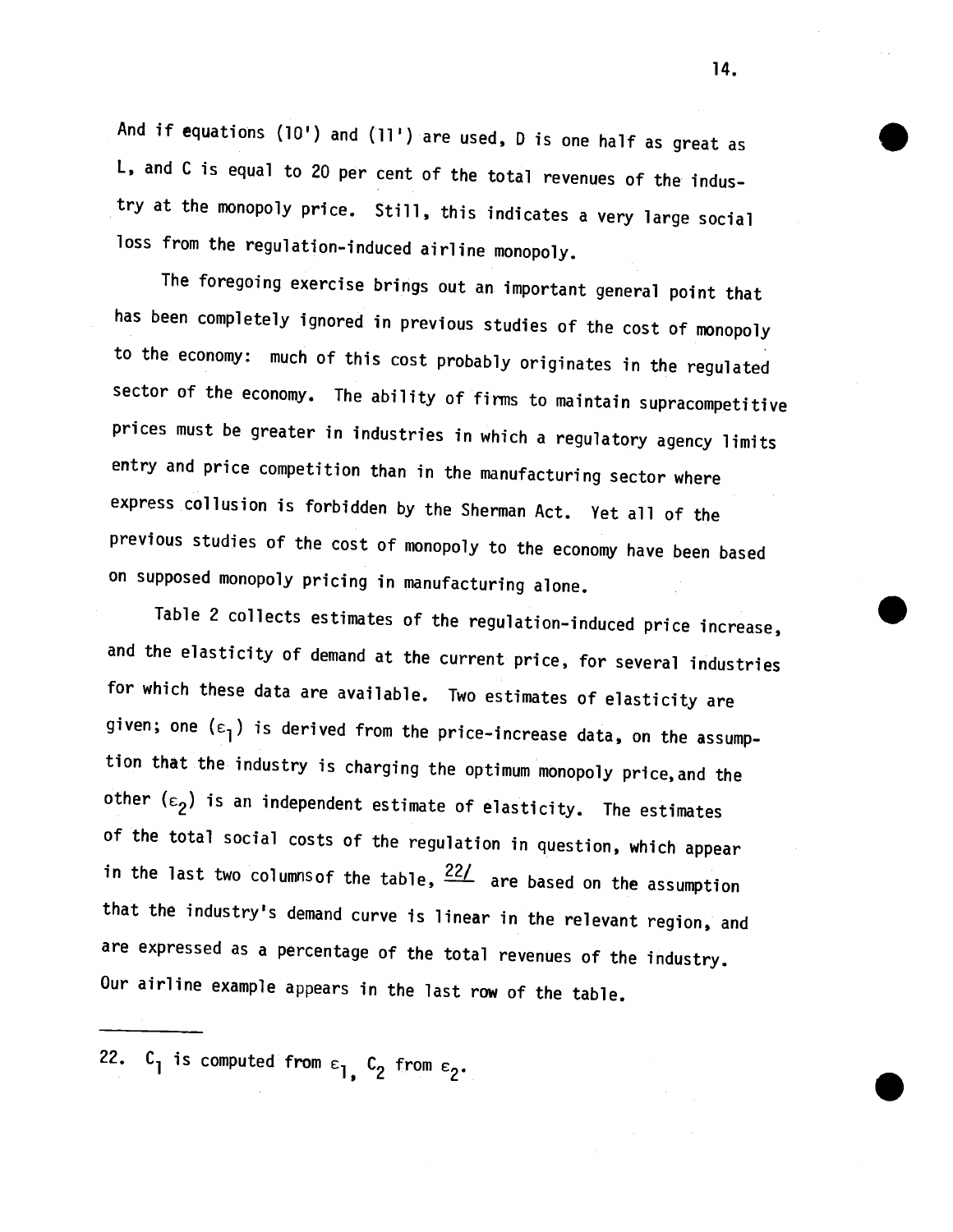# Table 2

| Industry             | Regulatory<br>Price Increases | $\varepsilon$ <sub>1</sub> | $\varepsilon$ 2      |                   | $v_2$            |
|----------------------|-------------------------------|----------------------------|----------------------|-------------------|------------------|
| Physicians' services | .67 <sup>a</sup>              | $-1.43$                    | $-.5753^b$           | .29               | .35              |
| Eyeglasses           | .34 <sup>C</sup>              | $-.394$                    | $-0.45^d$            | .13               | .24              |
| Milk                 | .11 <sup>e</sup>              | $-10,00$                   | $-.339$ <sup>f</sup> | .05               | .10              |
| Motor carriers       | .62 <sup>9</sup>              |                            | $-2.63 -1.14^{h}$    | .19               | .30              |
| 0i 1<br>Airlines     | $.65$<br>.66                  | $-2.5$                     | $-2.36$              | $\frac{.20}{.20}$ | $: 32$<br>$: 19$ |

The Social Costs of Regulation

a Unpublished study by Reuben A. Kessel.

b. H. S. Houthakker & Lester D. Taylor, Consumer Demand in the United States, 1929-1970, at 99 (1966)(short-run).

c Lee Benham, Price Structure and Professional Control of Information, p. 19 (March 1973).

d Id, at 30 (simple average).

e Reuben Kessel, Economic Effects of Federal Regulation of Milk Markets, 10 J. Law & Econ. 51, 73 (1967).

f H. S. Houthakker, New Evidence on Demand Elasticities, 33 Econometrica 277, 286 (1965). This estimate is for all food; an estimate limited to dairy products in the Netherlands was not significantly different. Robert Ayaynian, A Comparison of Barten's Estimated Demand Elasticities With Those Obtained Using Forsch's Method, 37 Econometrica 79 (1969).

Average of estimates in Department of Agriculture studies cited in Thomas Gale Moore, Freight Transportation Regulation 72 (American Enterprise Institute 1972); Richard N. Farmer, The Case for Unregulated Truck Transportation, 46 J. Farm Econ. 398 (1964).

<sup>h</sup> Simple averages of various estimates for transportation in Scandinavia. See Regnar Forsch, A Complete Scheme for Computing All Direct Costs and Cross Demand Elasticities in a Model With Many Sectors, 27 Econometrica 177 (1959); Richard W, Parks, Systems of Demand Equations: An Empirical Comparison of Alternative Functional Forms, 37 Econometrica 629, 649 (1969).

<sup>i</sup> Cabinet Task Force on Oil Import Control, The Oil Import Question (1970).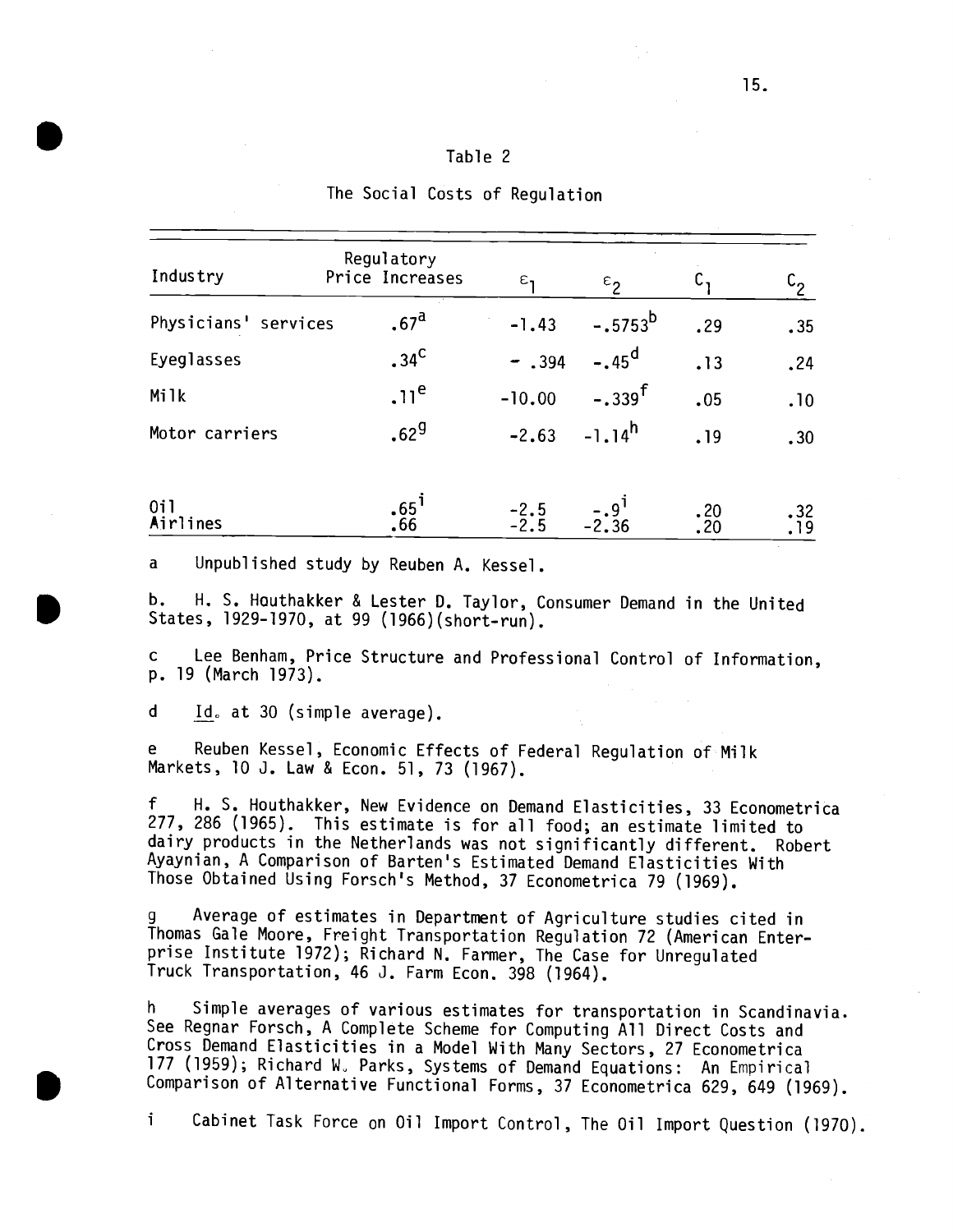These estimates are crude, although they have the virtue of being improvable. They do suggest, however, that the social costs of regulation are probably extremely high, given that about 17 per cent of GNP comes from industries such as agriculture, transportation, communications, power, banking, insurance, and medical services that contain the sorts of controls over competition that might be expected to lead to supracompetitive prices.  $\frac{23}{1}$  True a much higher percentage of GNP--30 per cent——originates in manufacturing and mining, a highly concentrated sector of the economy, and the conventional wisdom associates high concentration with supracompetitive pricing. But only about a fifth of the output of this sector comes from industries in which four firms account for 60 per cent or more of sales, and there is little theoretical basis for believing that the sellers in less concentrated industries could collude effectively without engaging in behavior prohibited by the Sherman Act.  $\frac{24}{1}$  Not all violations of the Sherman Act are detected and punished, of course, but the secret conspiracies that escape detection are probably not very effective-—even the great electrical conspiracy, a highly elaborate and long-continued conspiracy

24. Thus, Kessel's study of underwriting costs shows that an increase beyond eight in the number of bids does not reduce those costs; and an industry where the four largest firms have less than 60 per cent of the market is apt to contain at least eight significant competitors. Reuben Kessel, A Study of the Effects of Competition in the Tax-Exempt Bond Market, 79 J. Pol. Econ. 706, 723 (1971). .

<sup>23.</sup> This figure may seem an overstatement, since not all of the markets in the regulated industries are in fact subject to the relevant regulatory controls (almost half of the trucking industry, for example, is exempt from regulation by the ICC). On the other hand, tariffs and similar restrictions (e.g., the oil import quotas) are excluded from the estimate of the percentage of GNP affected by regulation.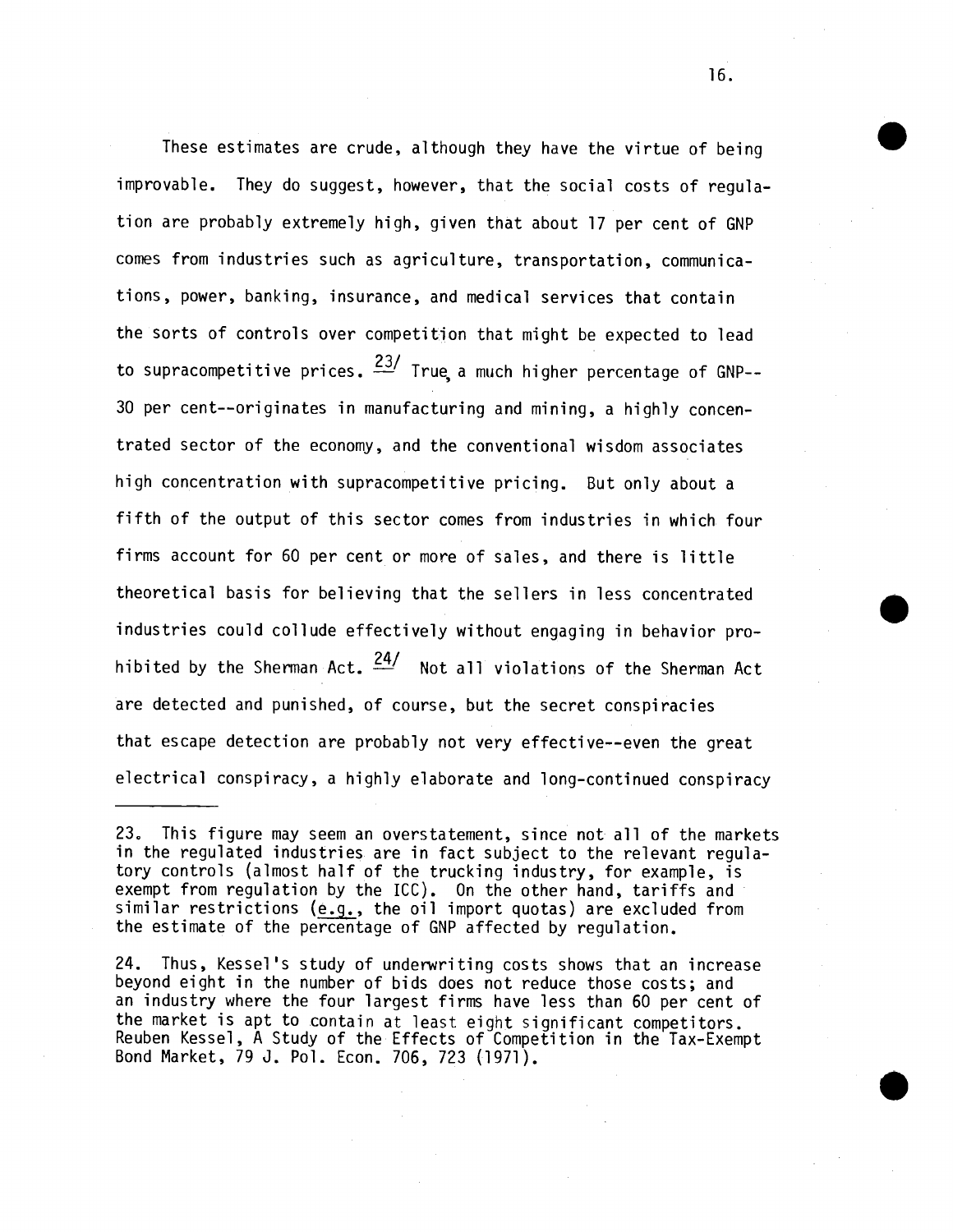among a very small group of firms, apparently succeeded in raising the price level by only 8.8 per cent on average.  $25/$  It seems highly unlikely that the price level of the manufacturing and mining sector as a whole is more than about two per cent above the competitive level $\frac{26}{1}$ Assume that it is two, and that the average elasticity of demand for the products of this sector, at current prices, is  $-1.1607$ .  $27/$  Then, from equation (10), the total social costs of monopoly in this sector are 1.9 per cent of the total revenues generated in the sector, and while this is substantial, it amounts to a total dollar loss substantially smaller than that generated in the regulated sector. 28/

25, U.S. Cong.., Jt. Comm. on Internal Revenue Taxation, Staff Study of Income Tax Treatment of Treble Damage Payments Under the Antitrust Laws 39 (Nov. 1, 1965).

26. If it is assumed that only in industries where the four-firm con- centration ratio exceeds .6 is effective undetectable collusion likely, and that it allows these industries to maintain, on average, prices five per cent above the competitive level, while in the rest of the manufacturing and mining sector the average price level is only one per cent above the competitive level, then average prices for the entire sector would only be 1.83 per cent above the competitive price level. (Statistics on the distribution of output among industries in different four-firm concentration ratio groups are from the 1963 Census of Manufacturers.)

27. This figure is a simple average of the long-run price elasticities for nine product groups within the manufacturing and mining sector estimated by Houthakker & Taylor, supra note 21, at 72, 74, 83, 112-14, 116, 128—31.

28. The simple average of the social-cost estimates presented in Table<br>2 is 20.4 per cent of the total revenues of the regulated industry. Assuming that 50 per cent of the output of that sector is produced in<br>markets that are regulated in a manner similar to the industries in Table 2 and that the average social cost of regulation in each such market is 20.4 per cent of total revenue, then it would follow that the social costs of regulation were equal to 1.7 per cent of GNP, while the social costs of monopoly in manufacturing and mining would be equal to social costs of monopoly in manufacturing and mining would be equal to<br>only .6 per cent of GNP. These estimates exclude, of course, the admin-<br>istrative costs of moqulation and istrative costs of regulation and antitrust enforcement in the two sectors respectively, and the benefits of monopoly. The benefits are likely to be greater in the manufacturing and mining sector, where much concentration and the resulting monopoly pricing may be due to efficiencies of various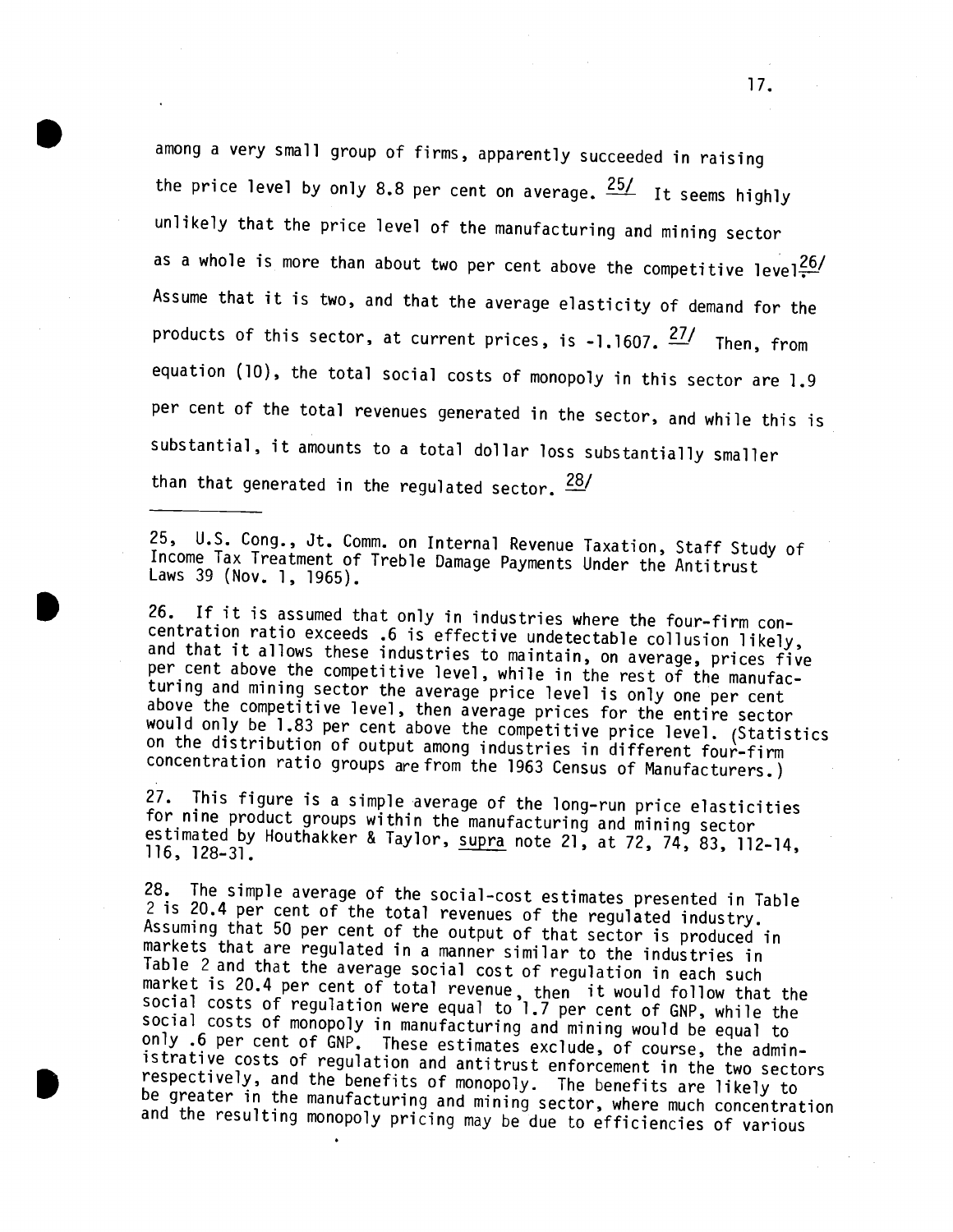Another use to which the analysis developed here can be put is estimating the social benefits of the antitrust laws. Table 3, which is constructed on the same basis as Table 2, presents estimates of the social costs of several cartels not subject to the prohibitions of the American antitrust laws.

| Industry       | Cartel<br>Price Increase | $\varepsilon$ <sub>1</sub> | $\varepsilon$ <sub>2</sub> |     | $\mathfrak{c}_2$ |
|----------------|--------------------------|----------------------------|----------------------------|-----|------------------|
| Nitrogen       | .75 <sup>d</sup>         | $-2.3256$                  | $-1.4493^b$                | .21 | .30              |
| Sugar          | .30 <sup>C</sup>         | $-4,3276$                  | $-.339d$                   | .12 | .22              |
| Aluminum       | 1.00 <sup>e</sup>        | $-2$                       | n.a.                       | .25 |                  |
| Aluminum       | .38 <sup>f</sup>         | $-3.6311$                  | n.a.                       | .14 |                  |
| Rubber         | 1.00 <sup>9</sup>        | $-2$                       | n.a.                       | .25 |                  |
| Electric bulbs | .37 <sup>h</sup>         | $-3.7023$                  | n.a.                       | .14 |                  |
| Copper         | $31^1$                   | $-4.2499$                  | n.a.                       | .12 |                  |
|                |                          |                            |                            |     |                  |

Social Costs of Cartelization

a George W. Stocking & Myron W. Watkins, Cartels in Action 163 (1946).

b Id. at 166.

c Id. at 46.

d H.S. Houthakker, New Evidence on Demand Elasticities, 33 Econometrica 277, 286 (1965) (food --obviously a much too low estimate for one food product sold at a cartel price:).

e Stocking & Watkins, supra note a, at 228.<br>f Id. at 251.

- Id. at 251.
- g Id. at 64—65.
- h Id. at 343.

i. George W. Stocking & Myron W. Watkins, Cartels or Competition? 127 (1948).

28. continued

sorts. See Harold Demsetz, Industry Structure, Market Rivalry, and<br>Public Policy, 16 J. Law & Econ. 1 (1973). There is no accepted theory Public Policy, 16 J. Law & Econ. 1 (1973). There is no accepted theory<br>which attributes social benefits to regulation limiting entry and price competition; but see note 29 <u>infra</u>.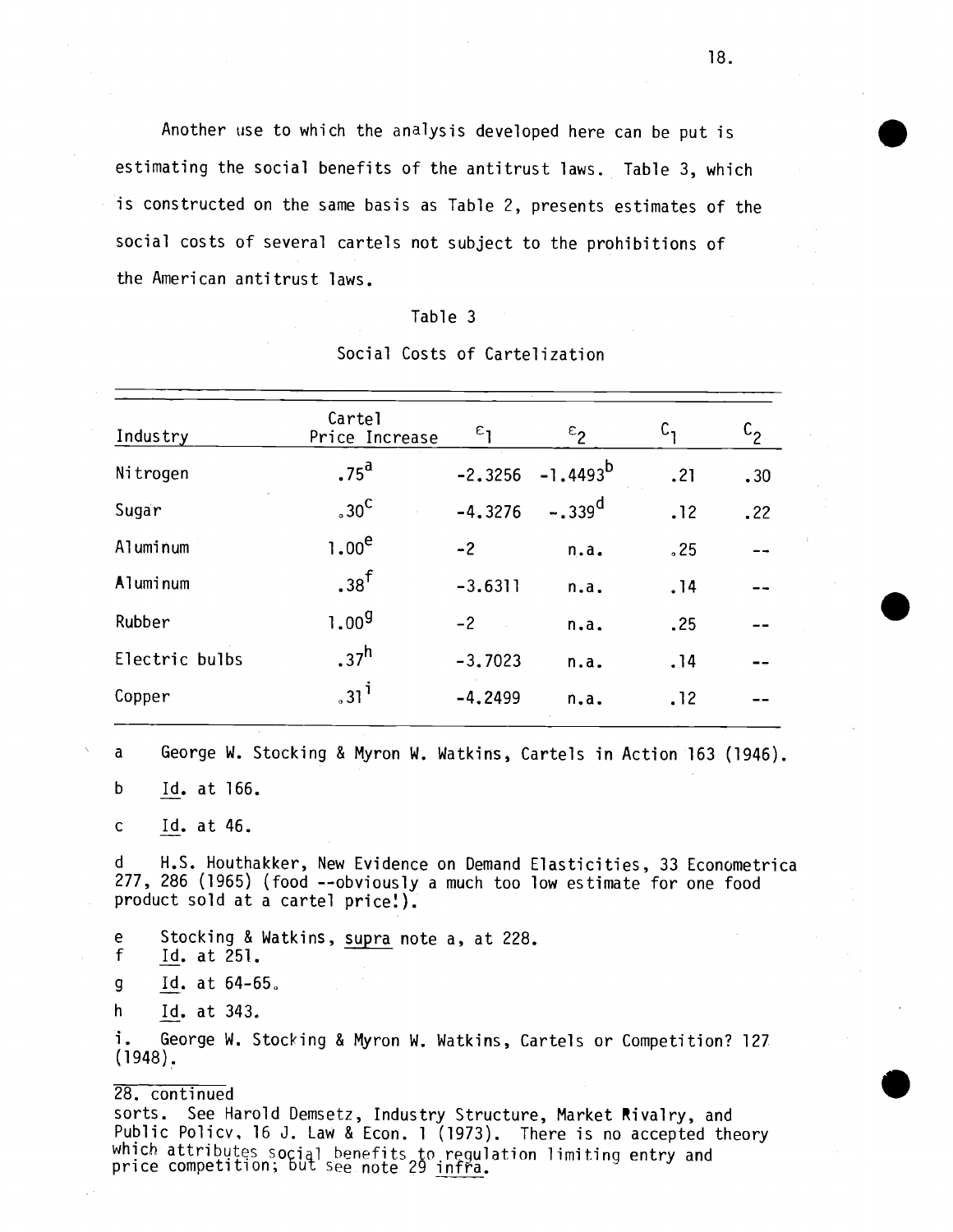Presumably, collusive price increases of this magnitude, and the attendant very substantial social costs, are deterred by the American antitrust laws. However, a complete cost-benefit analysis of antitrust law would also require estimation of (1) the costs of administering the antitrust laws and (2) the large social costs imposed by the many perverse applications of those laws, which may be an inevitable byproduct of having antitrust laws.

The conclusions that emerge from our estimation exercises are necessarily tentative; they are that:

1. the social costs of public regulation, in increasing prices in the regulated industries above competitive levels, are probably very great--perhaps two per cent of our entire GNP;

2. the social costs of monopoly in manufacturing and mining are, in contrast, probably much smaller even though a larger sector of the economy is affected;

3. the enforcement of the antitrust laws against cartels has probably generated large social-cost savings, but at what cost we do not know.

### B<sub>a</sub>

The validity of the approach of this paper, and of the estimates presented in the preceding subpart, depend, of course, on the soundness of our basic assumptions that the market for becoming a monopolist is a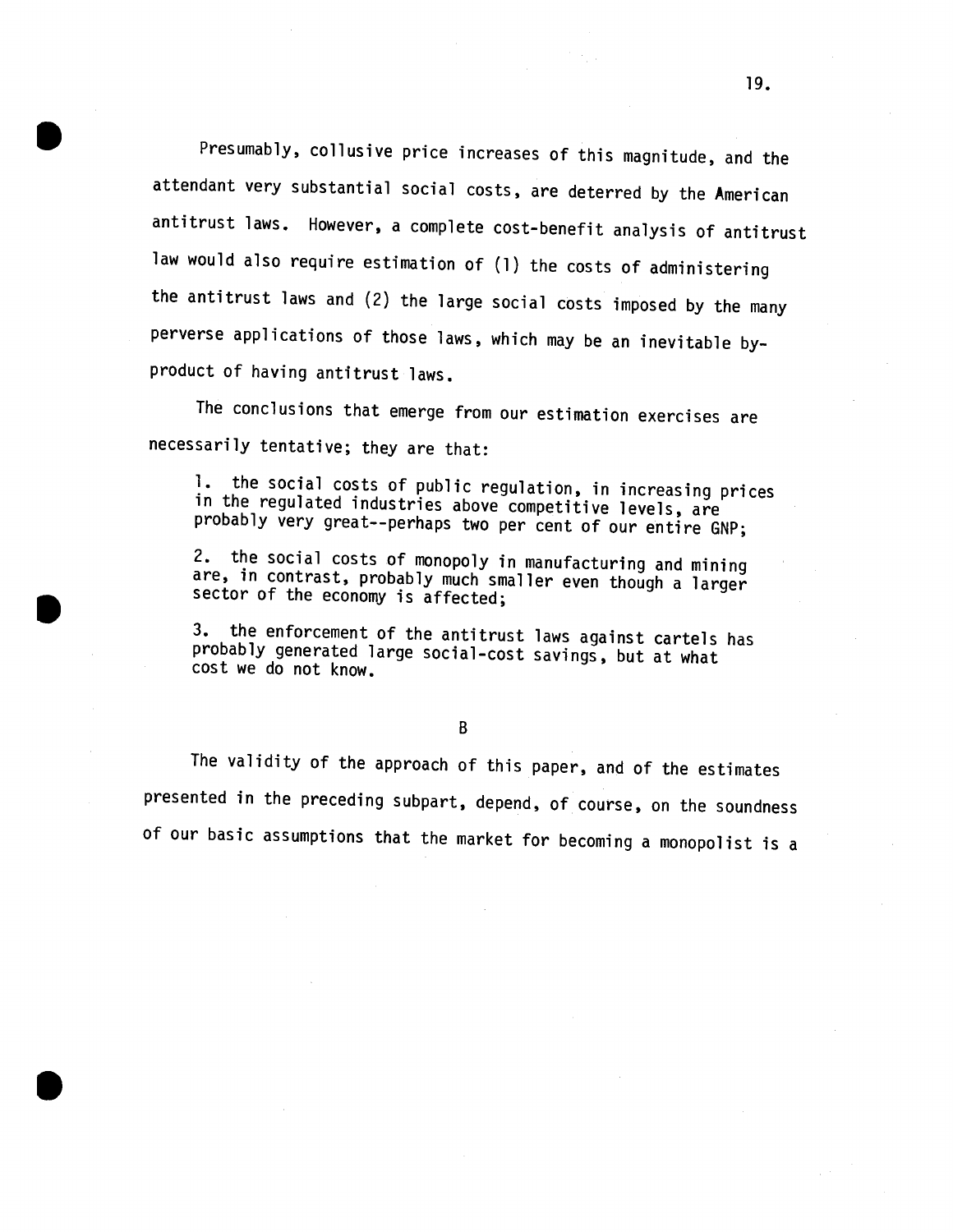competitive one and that marginal costs in that market are constant; and it is time we examined those assumptions critically. The first is a standard assumption of economics, and, pending better evidence than we have, seems reasonable in the present context. Anyone can try to obtain a patent, a certificate of public convenience and necessity, a television license, a minimum—wage law, and anyone can try to enter a cartelized industry, or if he is a member of such an industry try to engross a greater share of the monopoly profits of the industry. To be sure, where there are no barriers to entry the expenditure of resources on becoming a monopolist will lead to an increase in the output of the market and a consequent reduction in price. But these situations are properly analyzed as ones where the expected monopoly profits are small and hence where the social costs of monopoly are small too.

As one example of the mechanisms by which the potential transfer of wealth from consumers to the owners of a monopolistic firm is transformed into a social cost, consider nonprice competition in the airline industry. Assume that the CAB places a floor under airline prices that exceeds the marginal cost of providing air transportation under competitive conditions. If the regulation is not anticipated, the situation initially is as depicted in Figure 3, and is unstable. Since there are several airlines, and nonprice competition is not constrained, the airlines will expend resources on such competition (better service, etc.) until the marginal costs of air transportation rise to the level (p in Figure 3) where the industry is earning only a normal return.

20.

 $\bullet$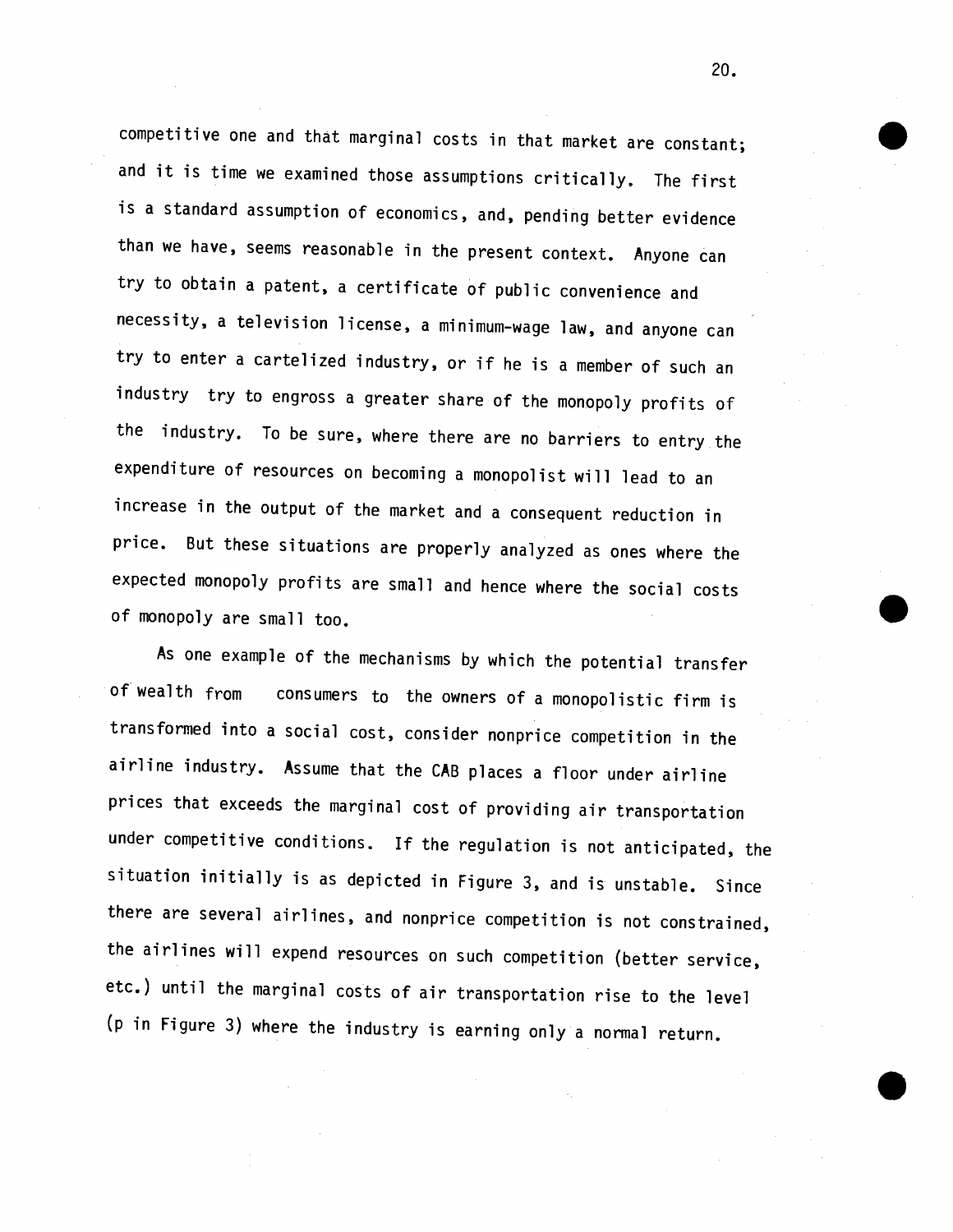![](_page_21_Figure_0.jpeg)

(Judging from the profit statements and stock prices of the regulated airlines, their return is indeed no higher than normal.) By this process, the monopoly profit initially generated by the regulatory price floor--the shaded rectangle-—is transformed into higher costs for the industry, and these costs are a social cost of regulation. The demand curve shifts to the right because the increased expenditures on service presumably improve the product from the standpoint of the consumer. The shift produces some additional consumer surplus but not enough to offset the higher costs—-otherwise the higher level of service would have been provided without the spur of monopoly pricing.  $\frac{29}{3}$ 

This discussion suggests an important (and familiar) point about expenditures on monopolizing. If for some reason the free market is not expected to produce the optimum output of a particular good or service, the creation of a monopoly in that market may, by attracting

<sup>29.</sup> This does suggest, however, that not all of the social costs of airline regulation estimated in Part III A, supra, represent pure waste.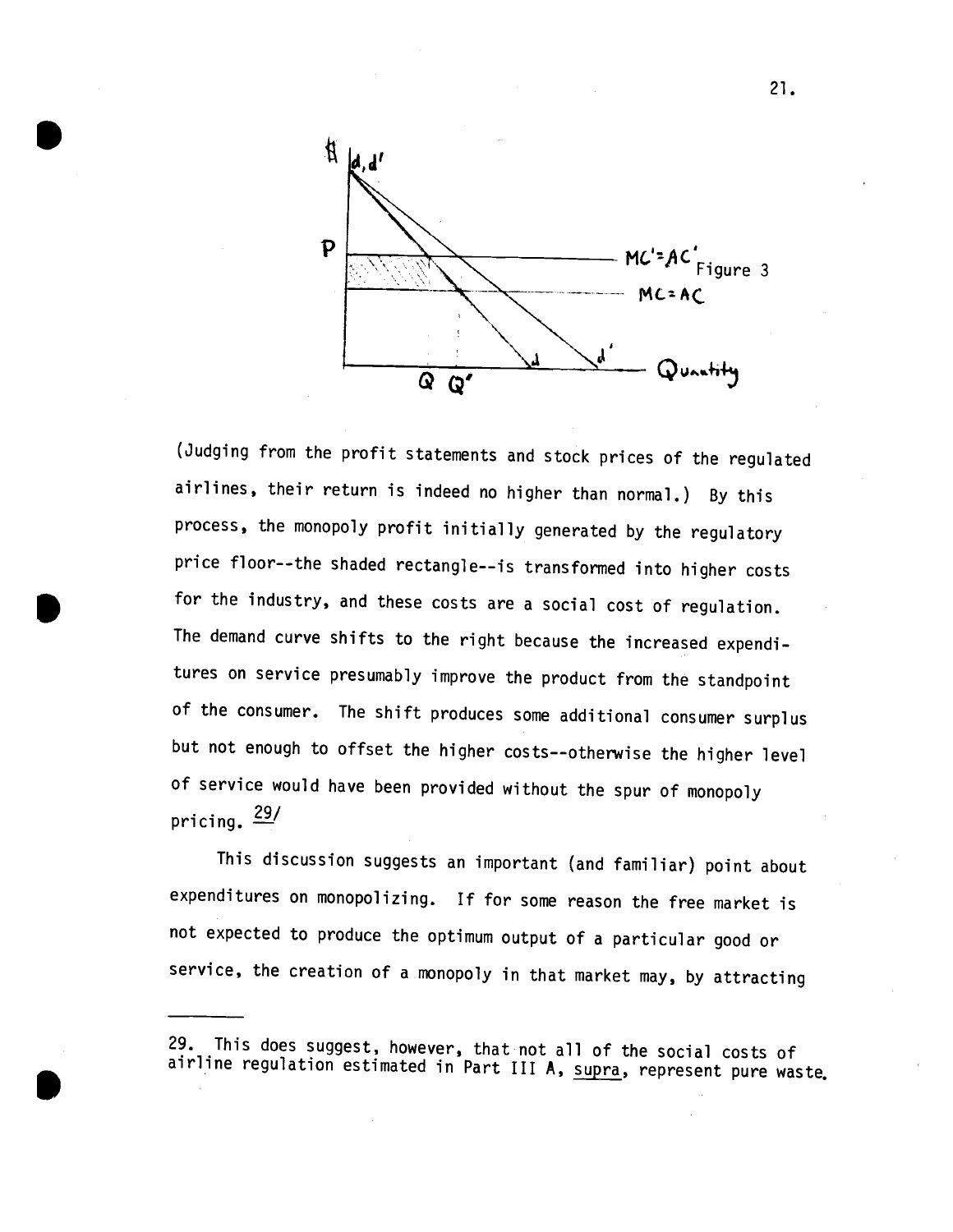additional resources into the market, result in the correct output of the good. This is the economic justification of the patent system and the (nonmonopolistic) explanation for resale price maintenance; it is not a justification for the regulation of the airline industry.

Observe that if the regulatory price floor had been anticipated, the initial cost curve in Figure 3 would be incorrectly drawn. The airlines would have bid away the anticipated monopoly profits in jockeying for admission to the regulatory cartel.

Figure 3 also illustrates the second critical assumption underlying our analysis, the constancy of the marginal costs of becoming a monopolist.  $\frac{30}{ }$  The assumption seems appropriate in most contexts--there seems little reason to believe that obtaining monopolies involves the use of resources the long—run supply of which is inelastic. Some exceptions are discussed in the next part of the paper.

How is the analysis affected if there is uncertainty in the activity of becoming a monopolist or if bribery is the method used to obtain the monopoly? Given uncertainty, the expected monopoly profits of any firm seeking a monopoly will be smaller than the actual monopoly profits, and therefore the expenditures of each firm will also be smaller than the actual monopoly profits. Suppose ten firms are vying for a monopoly having a present value of \$1 million and each of them has an equal chance of obtaining it. If risk neutral, each will spend \$100,000 (assuming constant costs) on trying to obtain the monopoly. Only one

30. With rising marginal costs, the total social costs of becoming a monopolist would be less than the private social costs = expected monopoly profits; the difference would be rents received by suppliers of resources specialized to the activity of obtaining monopolies.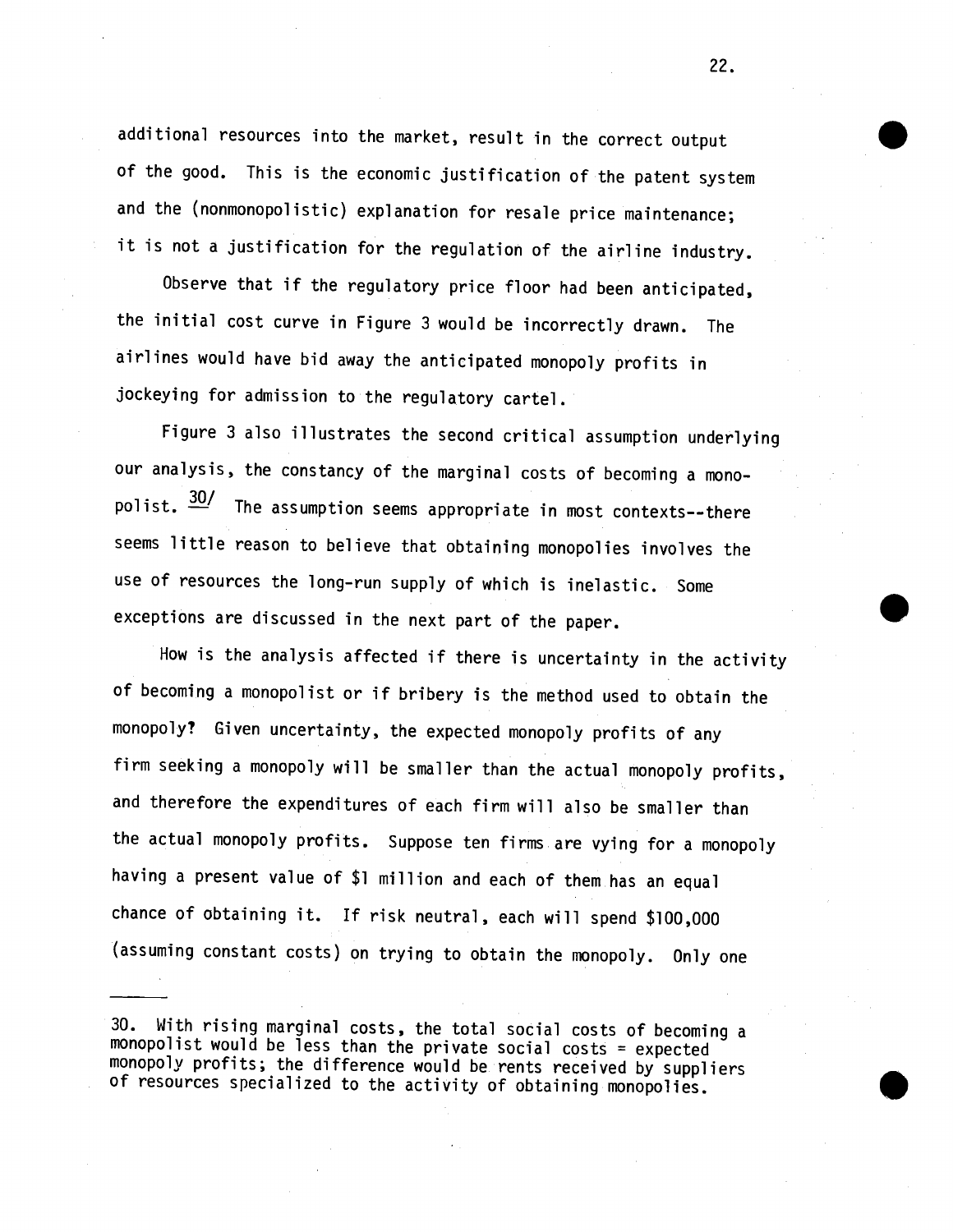will succeed, and his costs will be much smaller than the monopoly profits. But the total costs of obtaining the monopoly--counting losers' expenditures as well as winners'--wil] be the same as under certainty——\$l million.

If we assume that the market for monopoly is characterized by a high degree of uncertainty--a plausible assumption--we can explain why the costs of obtaining a monopoly have largely eluded observation. Most of the costs are incurred in unsuccessful efforts to obtain a monopoly--the lobbying campaign that fails, the unsuccessful attempt to obtain a bank charter or form a cartel. This point also suggests that the use of above-average accounting rates of return to identify (though not measure) monopoly power may not be entirely unsound after all. The firm (or industry) that obtains monopoly under conditions of uncertainty will, like the winner of a lottery, enjoy windfall profits ex post.

It might seem that where monopoly is obtained by bribery of government officials, the additional loss of monopoly with which this paper is concerned would be eliminated--a bribe is a pure transfer. But this conclusion would be incorrect. Bribery merely shifts the monopoly profits from the monopolist to the officials receiving the bribe, and draws real resources into the activity of becoming an offical who is in a position to receive these bribes.

Iv

The analysis of the costs of monopoly presented in this paper has implications for a number of issues of public policy.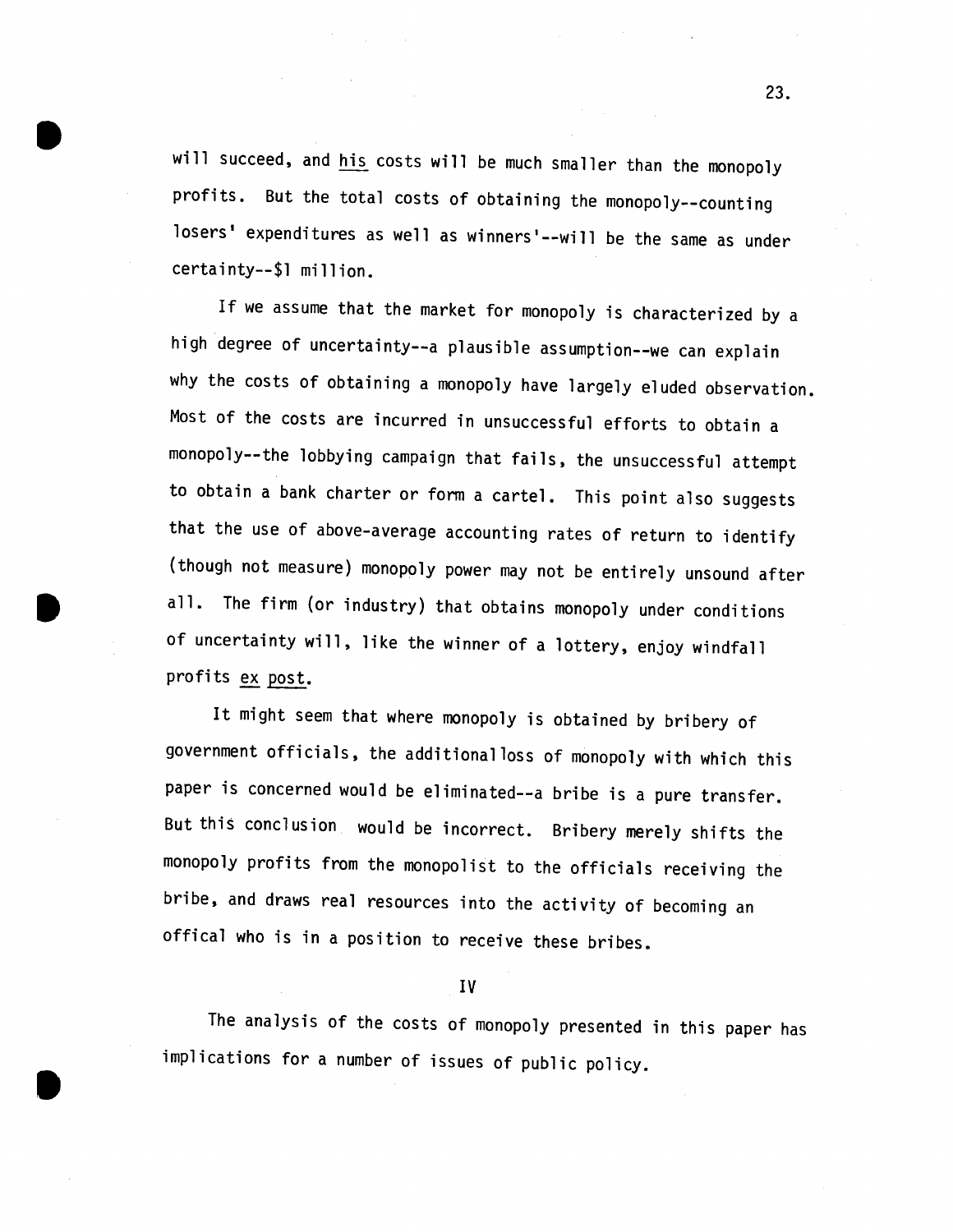1. In a recent paper Comanor and Smiley attempt to show that a large part of the inequality in the distribution of wealth in contemporary America is attributable to monopoly.  $\frac{31}{ }$  They use the Harberger and other studies discussed in Part III of this paper to determine the aggregate wealth transfer from consumers to the owners of monopoly firms, and by a series of additional assumptions concerning the incomes of consumers and shareholders, family size, the savings rate, etc., derive an estimate of the distributive impact of monopoly. Many of the assumptions are questionable but even if their correctness were conceded the conclusion would be wrong. There is no reason for thinking that monopoly has a significant distributive effect. Consumers' wealth is not transferred to the shareholders of monopoly firms; it is dissipated in the purchase of inputs into the activity of becoming a monopolist.

2, Oliver Williamson has argued that the refusal of the courts to recognize a defense of economies of scale in merger cases under the Clayton Act is questionable because, under plausible assumptions concerning the elasticity of demand, only a small reduction in the merging firms' costs is necessary to offset any deadweight loss created by the price increase that the merger enables the firms to make.  $32/$  The nature of the comparison is shown in Figure 4.

24.

 $\bullet$ 

<sup>31.</sup> William S. Comanor & Robert H. Smiley, Monopoly and the Distribution of Wealth, forthcoming in the Quarterly Journal of Economics.

<sup>32.</sup> Economics as an Antitrust Defense: The Welfare Tradeoffs, 58<br>Am. Econ. Rev. 18 (1968).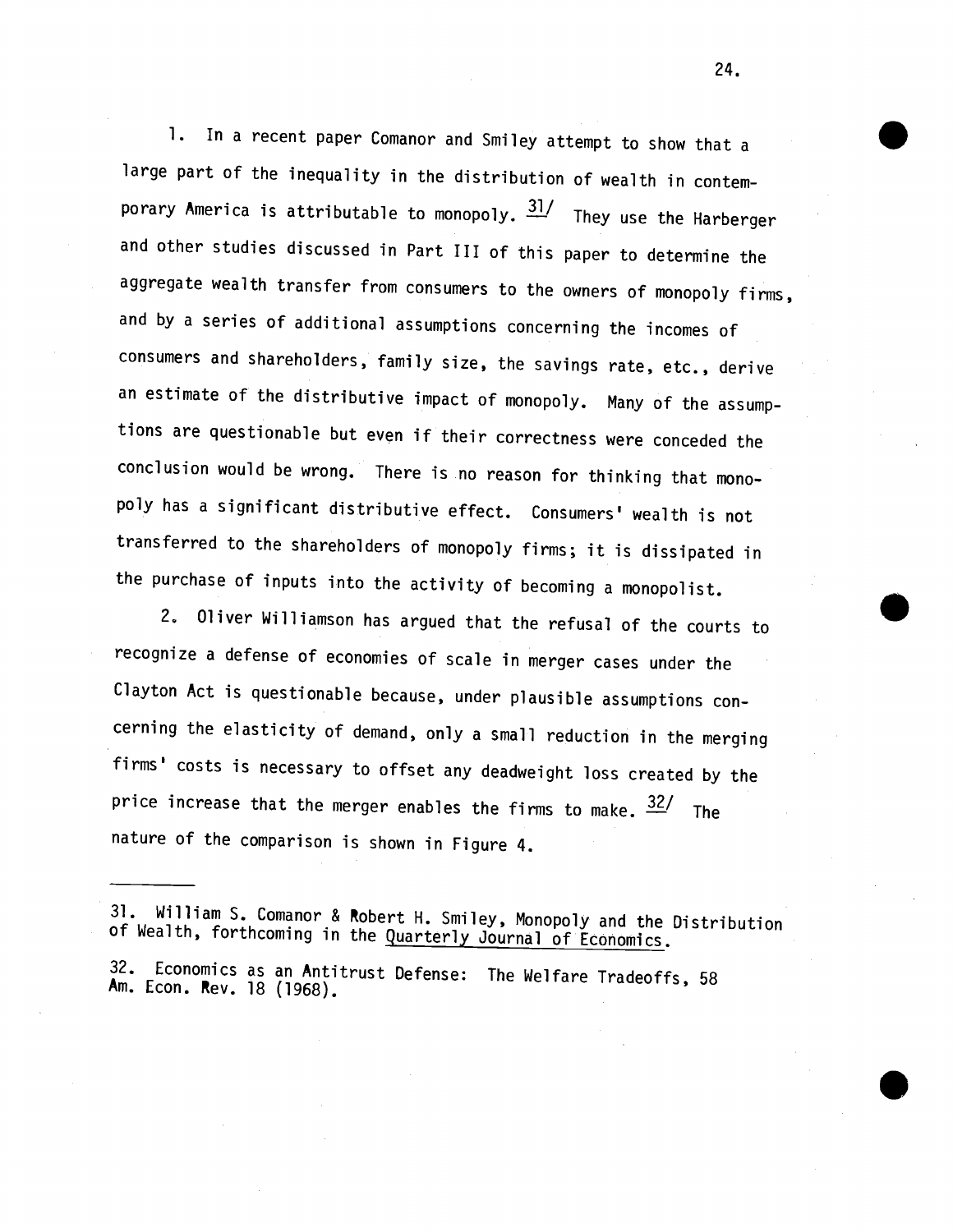![](_page_25_Figure_0.jpeg)

This analysis is incomplete, however. The expected profits of the merger—-ABEF-—will generate an equivalent amount of costs as firms vie, through service competition or whatever, to engross these profits (alternatively, the merging firms might expend resources equal to the rectangle in attempting to negotiate the merger, convince the government to permit them to make it, or contest an antitrust case brought to prevent or undo the merger). The total social cost of the merger, at least as a first approximation, is ABEF + BCD and exceeds the cost savings (GDEF) made possible by the merger. Of course, the curves could be drawn in such a way that the merger would generate net cost savings. My point is only that there is no presumption that anticompetitive mergers generate net savings and this, combined with the high cost of litigating issues of cost savings, provides some justification for the refusal of the courts to admit a defense of efficiencies in a Clayton Act merger case.

3. It is frequently argued that the antitrust laws should not concern themselves with practices that are merely methods of price discrimination, since there is no basis for thinking that discrimination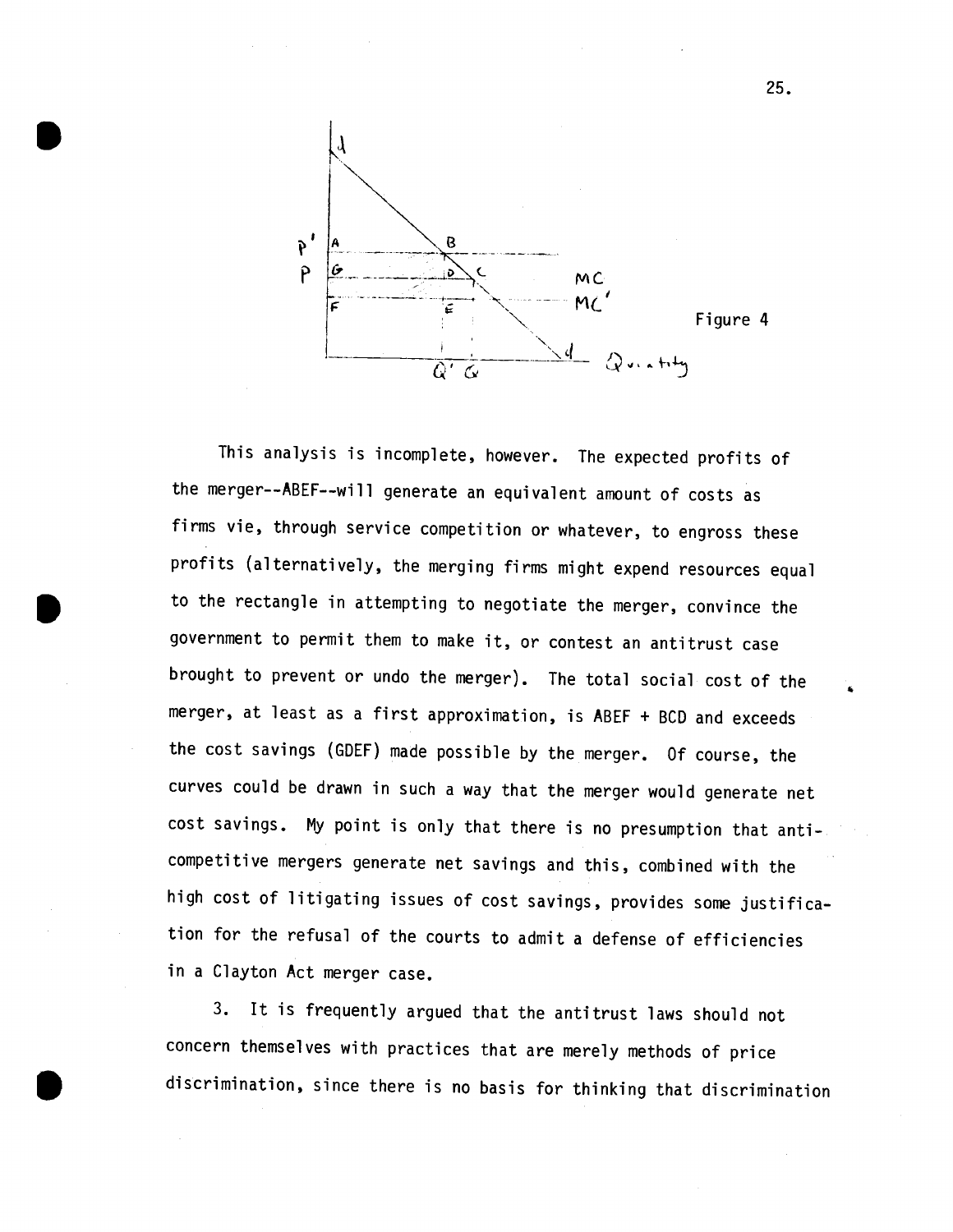increase. the deadweight loss of monopoly, and it may reduce it (to zero, if discrimination is perfect).  $\frac{33}{ }$  The conclusion may be justifiable by reference to the costs of administering antidiscrimination rules, but the basis on which it has been defended by its proponents is incorrect. Even when price discrimination is perfect, so that the deadweight loss of monopoly is zero, the total social costs of a discriminating monopoly are greater than those of a single—price monopoly.  $\frac{34}{100}$  This is because, under perfect price discrimination, C is the entire area between the demand curve and the marginal (= average) cost curve, and must exceed the sum of L and D at any single price (see Figure 1).

4. It is widely believed that the case for antitrust enforcement has been gravely weakened by the theory of the second best. The theory teaches that the elimination of one monopoly in an economy containing other monopolies (or other sources of divergence between price and marginal cost , such as taxation) may reduce the efficiency of resource allocation; hence antitrust enforcement may increase rather than reduce D. The true economic basis for antitrust enforcement, however, is not D but D + L, and we have seen that under plausible assumptions as to the elasticity of demand  $D$  is only a small fraction of  $D + L$ , at least for moderate increases in price above the competitive level. The social costs measured by L, like the social costs of theft, are largely unaffected by the existence of second—best problems.

33. This is a major theme in Ward S. Bowman, Jr., Patent and Antitrust Law (1973).

34. I abstract from the costs of administering the price-discrimination scheme; these increase the costs of discriminating monopoly relative to those of a nondiscriminating monopoly.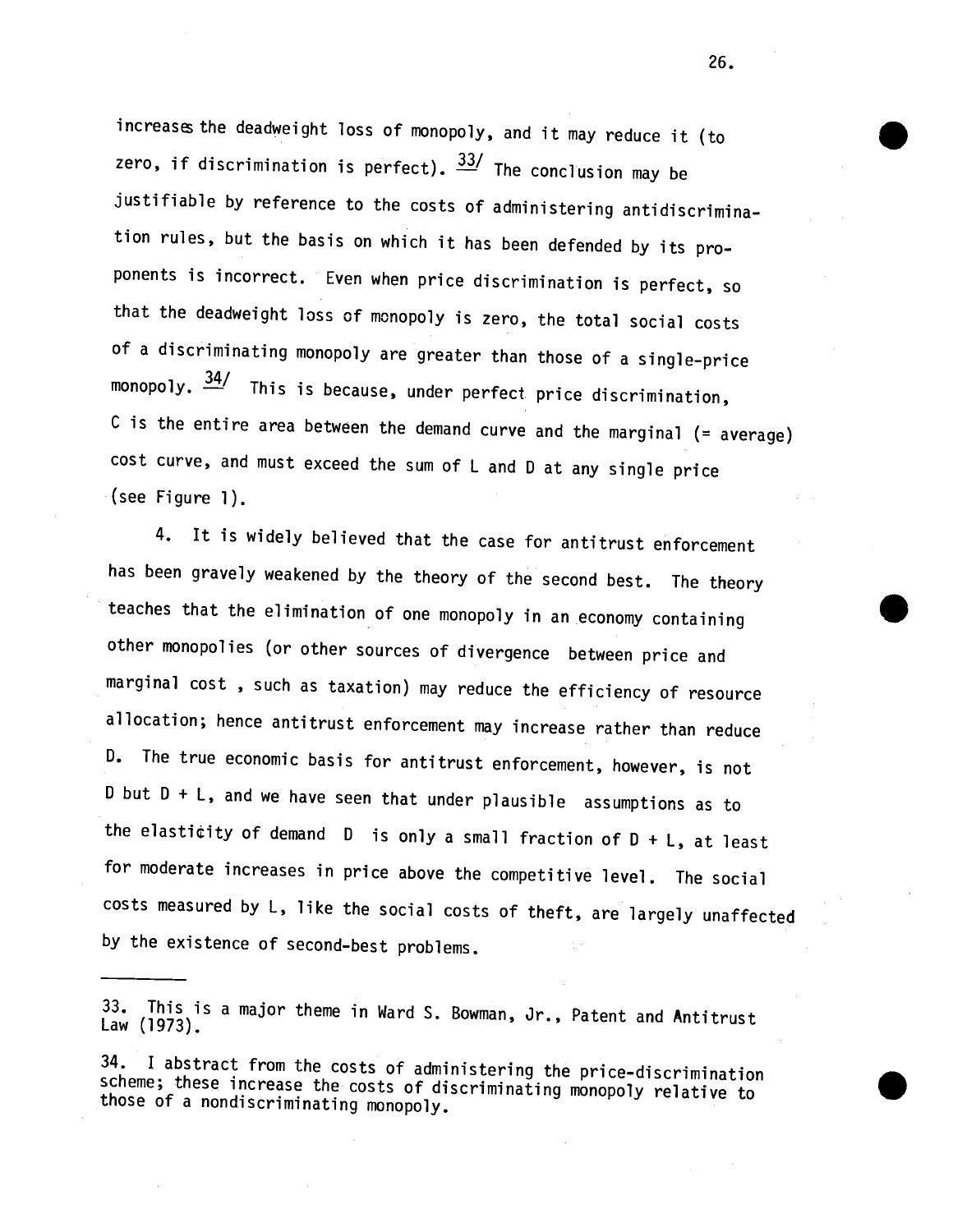This discussion implies that monopolizing would be a socially undesirable activity even if D were zero, and this is correct. Criminal or socially undesirable activity may in fact be defined as activity that does not add to the social wealth, but merely transfers it involuntarily.  $\frac{35}{ }$  Monopoly, like theft, is unproductive of anything other than involuntary wealth transfers, and hence any resources devoted to obtaining monopoly are socially wasted. 36/

5. The analysis in this paper suggests a possible explanation for the positive correlation that has been found between concentration and advertising (I assume, without much conviction, that the studies finding such a correlation will withstand the assaults of their critics).  $\frac{37}{1}$ It may be easier to collude on price than on the amount of advertising. Although there is no great trick to establishing an agreed-upon level of advertising and detecting departures from it, the incentives to violate any such agreement are strong because the gains from a successful advertising campaign may be difficult to offset immediately and hence offer promise of a more durable advantage than a price cut would. If so, the situation is similar to nonprice competition in the airline industry. Price is fixed by the cartel but the level of advertising is not, or at least not effectively. As a result, the monopoly profits generated by the cartel price are transformed into additional expenditures on

35. Some pure wealth transfers may, of course, be socially desirable. But presumably public redistribution is both more efficient and more equitable than the redistribution brought about by criminal activity.

36. Subject to the qualification stated earlier in the discussion of patent monopolies.

37. See e.g., Robert B. Ekelund, Jr. & William P. Gramm, Advertising<br>and Concentration: Some New Evidence, 15 Antitrust Bull. 243 (1970).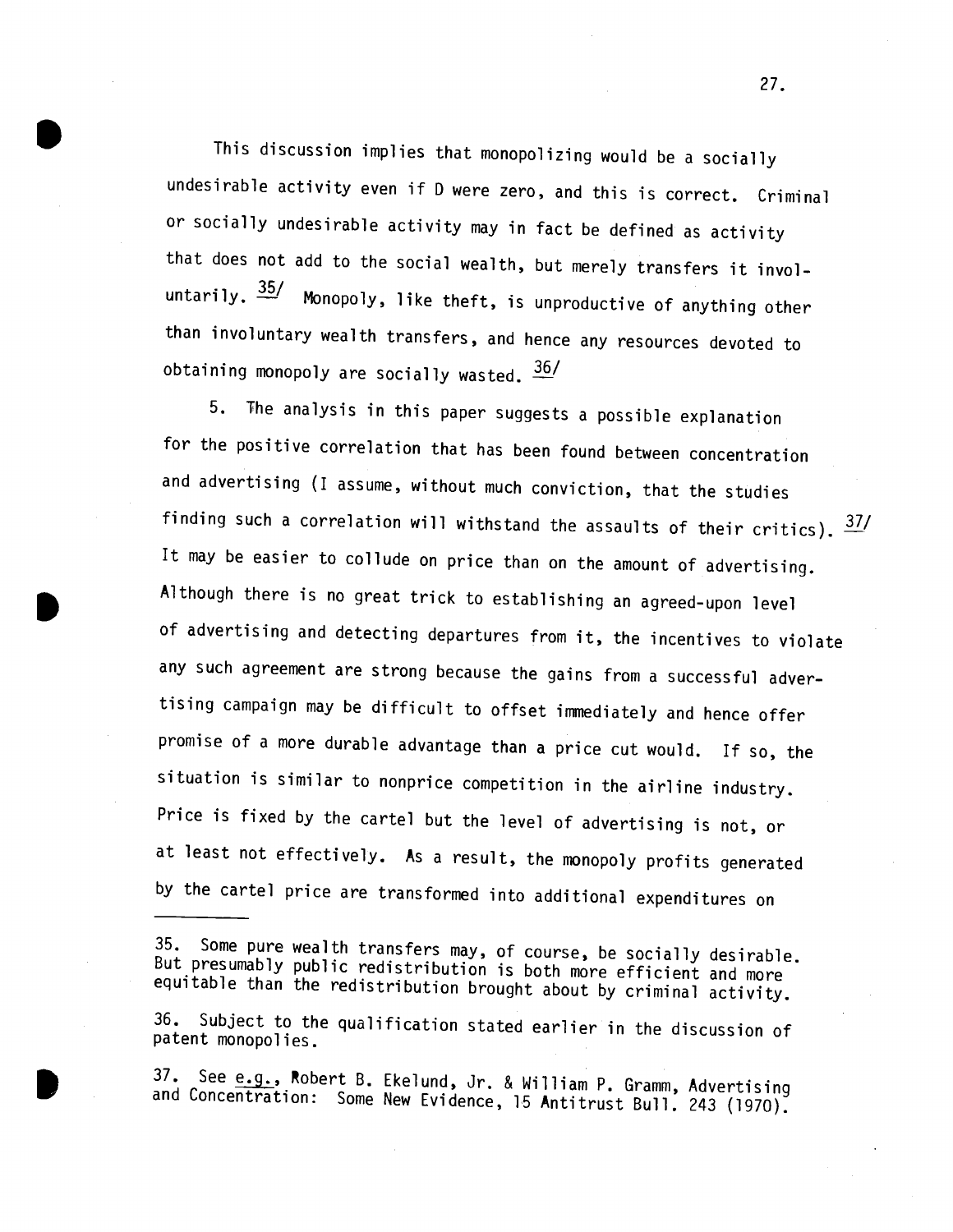advertising. Therefore we can expect, other things being equal, to find more advertising in cartelized than in competitive industries.

6. In discussions of the "social responsibility" of large corporations, it is generally assumed that a firm (or a group of firms) having some monopoly power could decide to incur somewhat higher costs in order to discharge its social responsibilities, without courting bankruptcy. Thus, glancing back at Figure 1, even if MC rose to  $P_m$ , the firm would still be covering its costs. However, if the analysis in this paper is correct, and the expected profits of monopolizing are zero, it follows that the entire area L in Figure 1 will represent fixed costs to the firm, unless the monopoly was obtained under conditions of uncertainty. In the latter case the fixed costs will be somewhat lower, but in the former case any increase in MC will place the firm in danger of bankruptcy.

7. If one views the activity of obtaining monopolies as a competitive industry, the amount and social costs of monopoly are as shown in Figure 5.

![](_page_28_Figure_3.jpeg)

28.

 $\bullet$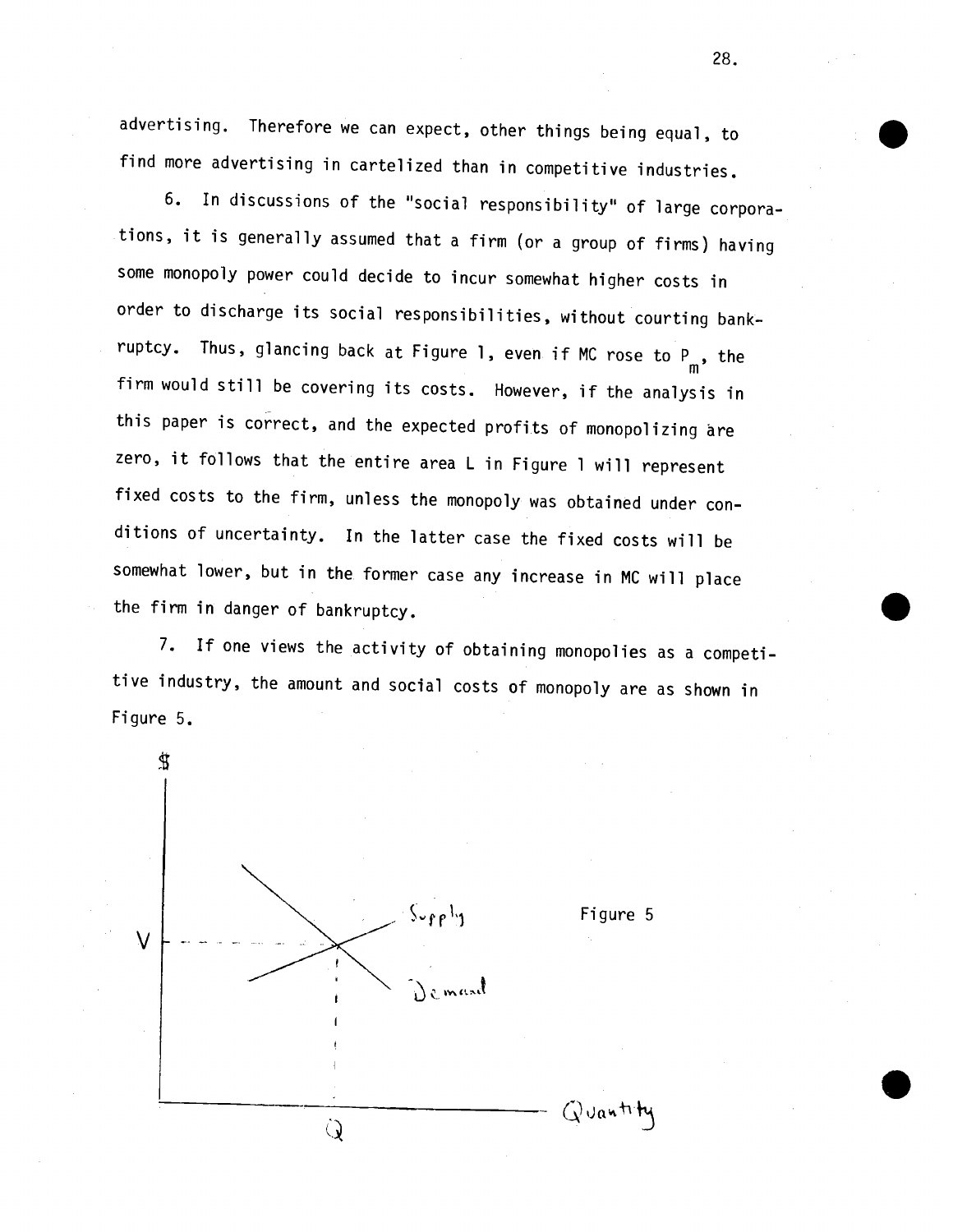The number of potential monopolies in the economy is plotted on the horizontal axis and the value of each monopoly on the vertical. The demand curve has a negative slope, on the theory that there is not an unlimited supply of lucrative monopolies. Our earlier assumption of constant costs is abandoned, and the supply (marginal cost) curve is shown as having a positive slope.

The intersection of the demand and supply curves determines the output of monopolies (Q). The total revenues of monopoly, VQ (equivalent to L in Figure 1), are equal to the total private (although now not the total social) costs of the activity of obtaining monopolies.  $\frac{38}{1}$  It is plain from Figure 5 that the social costs of monopoly can be reduced in any of three ways: by reducing the average value of a monopoly (as by eliminating regulatory barriers to entry); by increasing the marginal costs of obtaining a monopoly; and by reducing the elasticity of the supply of inputs into that activity.

This analysis provides a framework for analyzing a variety of public policy issues, such as the recurrent proposal to replace the present method of assigning television licenses (awarded to the applicant who convinces the FCC in a formal hearing of his superior ability to serve the "public interest") by an auction system. This proposal is frequently supported on distributive grounds--why should the licensee rather than the public receive the rents due to the limited amount of spectrum that has been allocated for television? This paper suggests

<sup>38.</sup> The social costs are the area under the supply curve to the left of 0.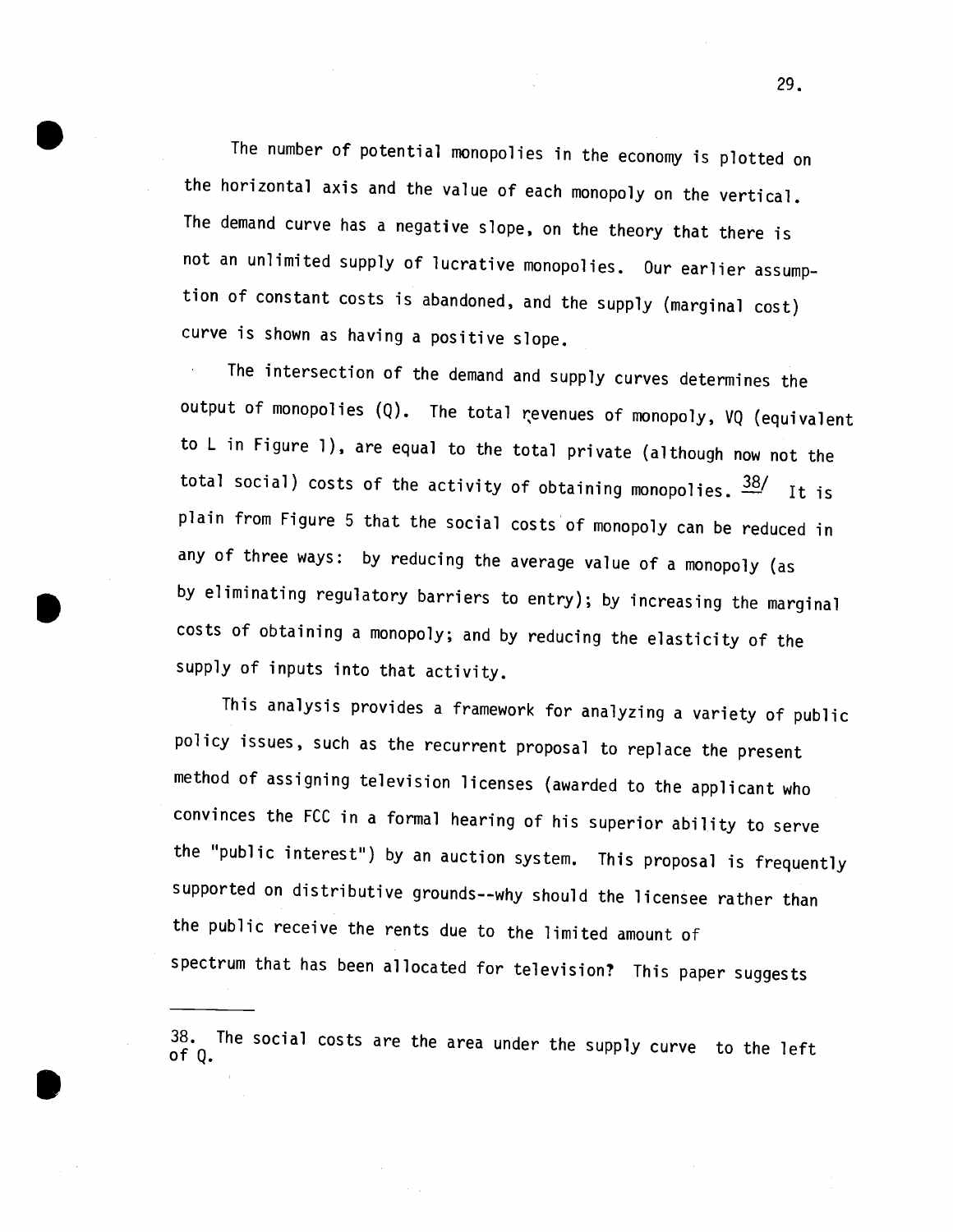a nondistributive justification for the auction proposal. The auction would substitute a transfer payment for a real cost--the expenditures on the hearing process by competing applicants. To be sure, there is a danger that the auction mechanism might be subverted by expenditures designed to rig the bidding. An applicant would be willing to expend in real resources up to the amount of the transfer that would be necessary to obtain the license, in order to obtain the license without having to make the transfer. However, such expenditures could be discouraged by appropriate legal penalties.  $\frac{39}{ }$  The objective of punishment would be to increase the expected costs of obtaining the license (other than by an honest bid), which includes any expected punishment costs, to the point where the applicants are induced to make the costless transfer rather than to expend real resources on trying to obtain the license outside of the auction process.

The patent laws embody a somewhat similar economizing technique. Were there no such laws, inventors would expend substantial resources on preserving the secrecy of their inventions; their efforts would generate indirect as well as direct social costs by retarding the spread of knowledge. The patent laws, by providing a legal remedy for

30.

<sup>39.</sup> To be sure, the enforcement of legal penalties is not a costless activity. However, at least in principle, the private marginal cost of criminal activity can be raised to arbitrarily high levels far exceeding the expected value of that activity to the criminal, at<br>negligible cost, by establishing a schedule of penalties that are so severe that even though only slight resources are devoted to detection<br>and punishment of criminals the expected punishment cost faced by the criminal is so large as to deter him. See Gary S. Becker, Crime and<br>Punishment: An Economic Approach, 76 J. Pol. Econ. 169 (1968).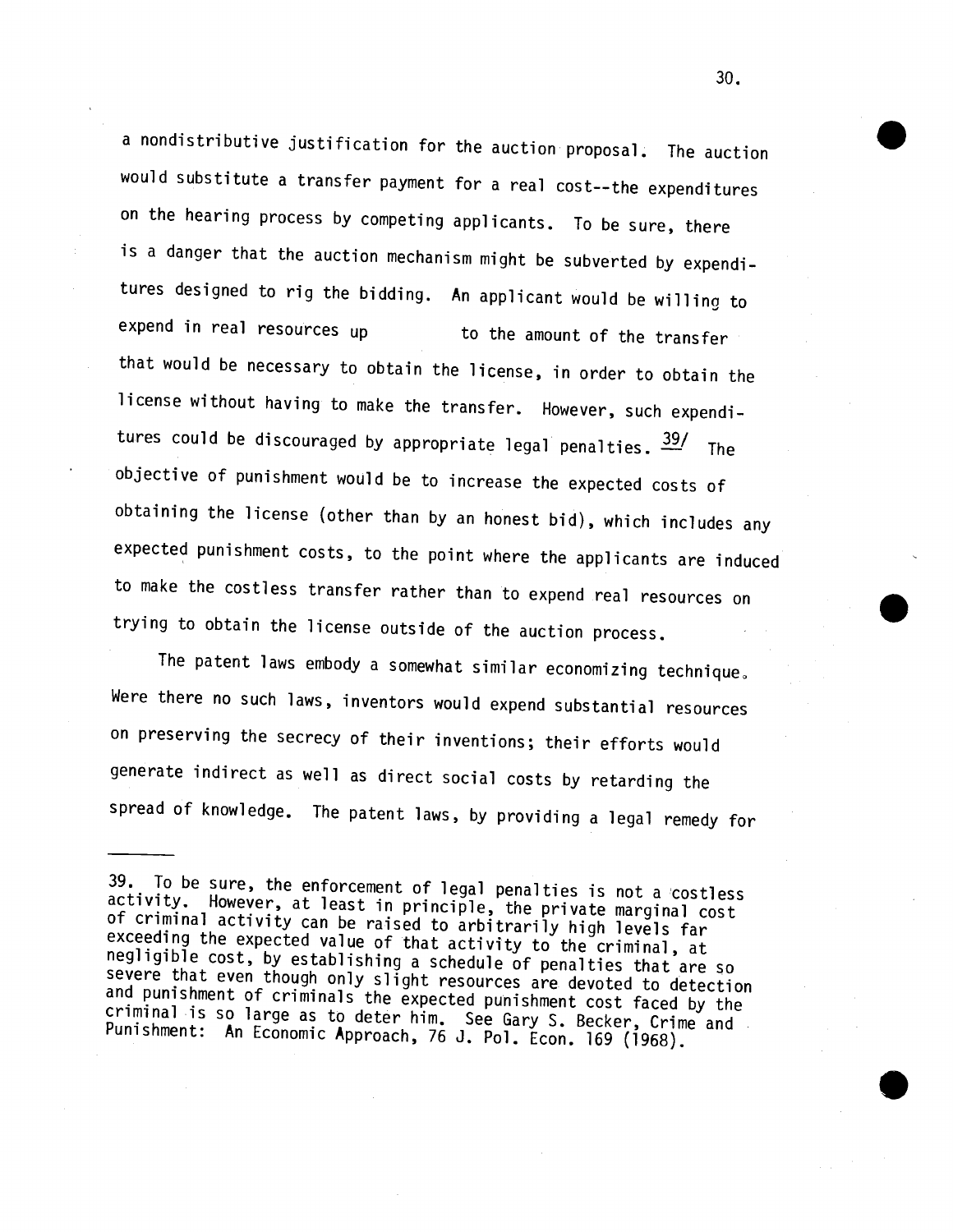infringement, reduce the level of such expenditures, in much the same way as the existence of legal penalties for theft reduces the level of resources that people devote to protecting their property from thieves.

An interesting method of reducing the social costs of monopoly is used, perhaps unwittingly, by labor unions. The existence of a monopoly wage might be expected to induce the expenditure of more and more resources by workers seeking entry to the union, until the expected benefits of union membership were reduced to zero. However, unions traditionally have rationed membership in a way that greatly reduces the marginal benefits of expenditures on obtaining membership, and hence the resources expended in that pursuit, by conditioning membership on a status that is difficult or impossible for the job seeker to buy at any price--such as being white, or the son of a union member, or an apprentice for seven years.  $\frac{40}{1}$  In the limit, this method of rationing would reduce the elasticity of the supply of inputs into obtaining union membership, and hence the social costs of labor monopolies excluding deadweight loss, to zero. Thus, the costs of labor monopolies may be lower than the costs of other types of monopoly, even for the equivalent price increases and scale of activity, because other markets in monopoly have not used such efficient (!) methods of rationing monopoly power.

40. The use of these methods by unions is being increasingly limited by government regulations designed to eliminate racial discrimination.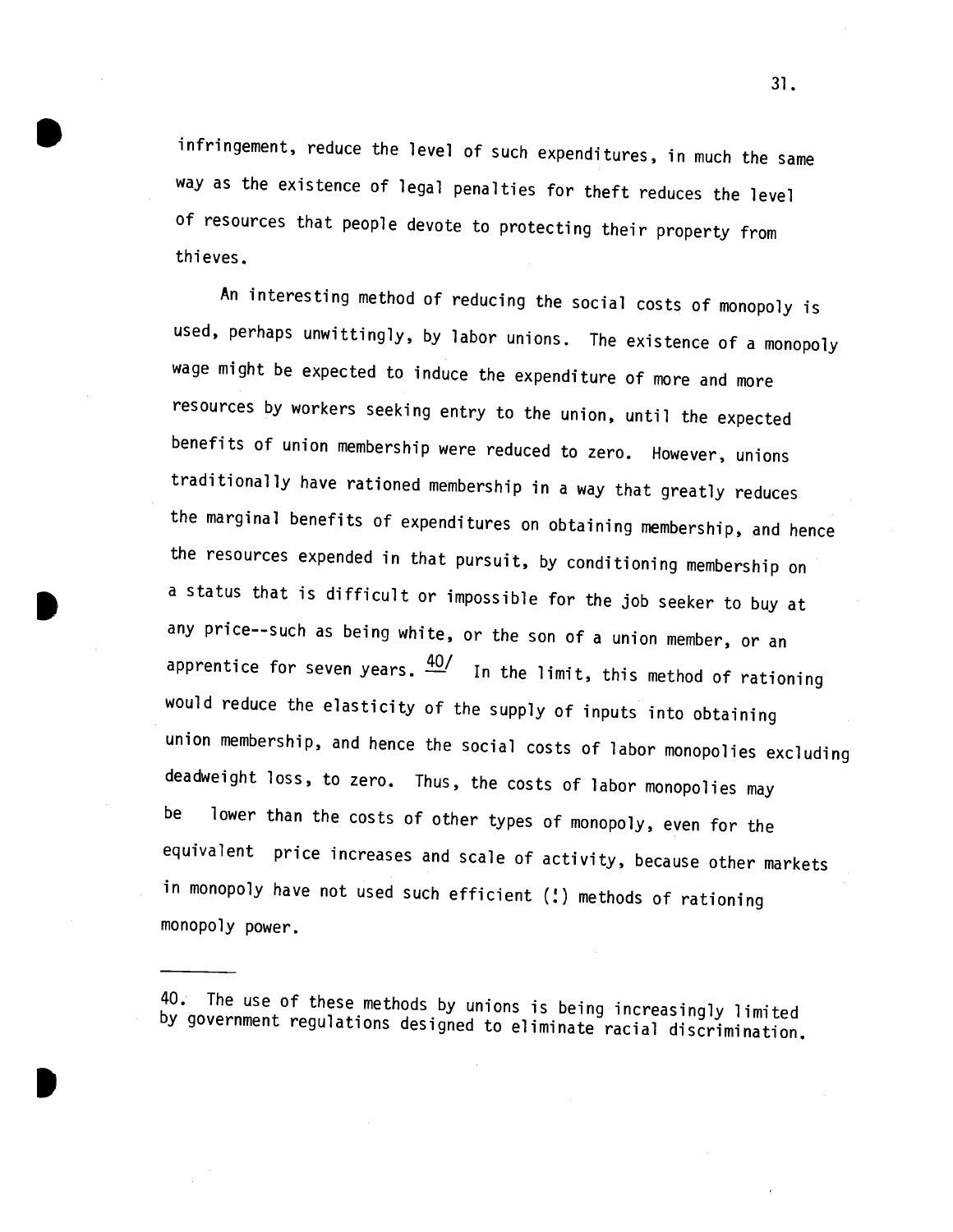8. One reason why most students of tax policy prefer income to excise taxes is that the misallocative effect of an income tax is assumed to be less than that of an excise tax: the cross elasticity of demand between work and leisure is assumed to be lower than that between a commodity and its substitutes. Even if this is correct, it does not follow that the total social costs of collecting a given amount of revenue by means of an income tax are lower than those of an excise tax. The amount of the tax transfer-—I in Figure 6--represents potential gain to the taxpayer, and he will expend real

![](_page_32_Figure_1.jpeg)

resources on trying to avoid the tax until, at the margin, cost and gain are equated. The critical question in comparing the costs of income and excise taxation, therefore, is the shape and location of the marginal cost curves for avoiding income tax liability and excise tax liability, respectively. In the case of a highly progressive income tax system in which expenses for the production of income are

32.

 $\bullet$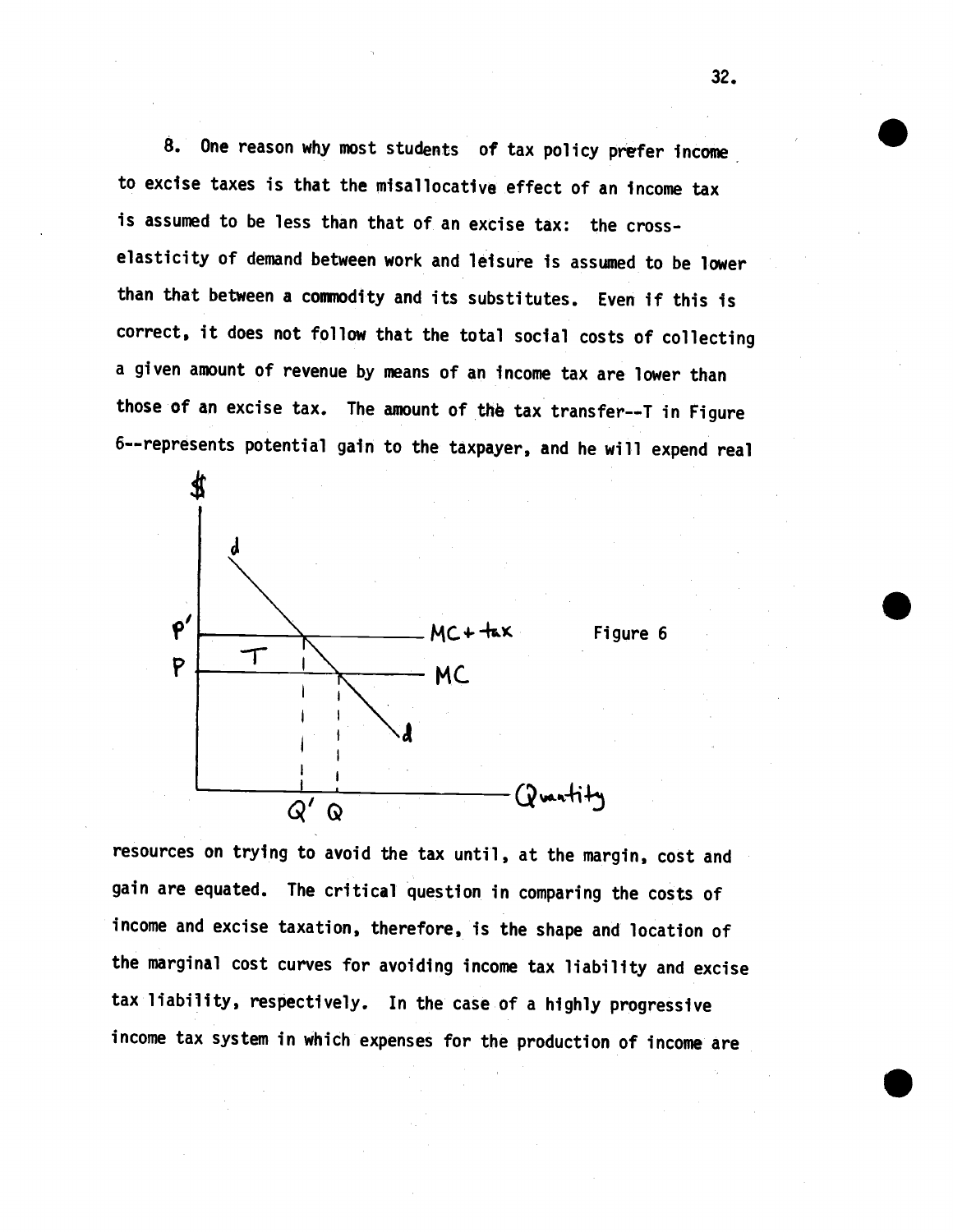ductible, the comparison is likely to be distinctly unfavorable to income taxation. Imagine that the marginal income tax rate in the highest bracket is 90 per cent (as it once was in this country). Then the taxpayer will continue expending resources on tax avoidance until the expected value of a dollar so expended falls below ten cents; conceivably, he might spend as much as ten times his tax liability in order to reduce that liability to zero. How much he would actually spend would depend on the location and shape of the supply surve for avoidance, but, as shown in Figure 7, his expenditures could easily exceed his tax liability (the I of Figure 6).

![](_page_33_Figure_1.jpeg)

be possible to increase the private marginal costs of avoidance by punishment or by disallowing expenses on tax avoidance. The main